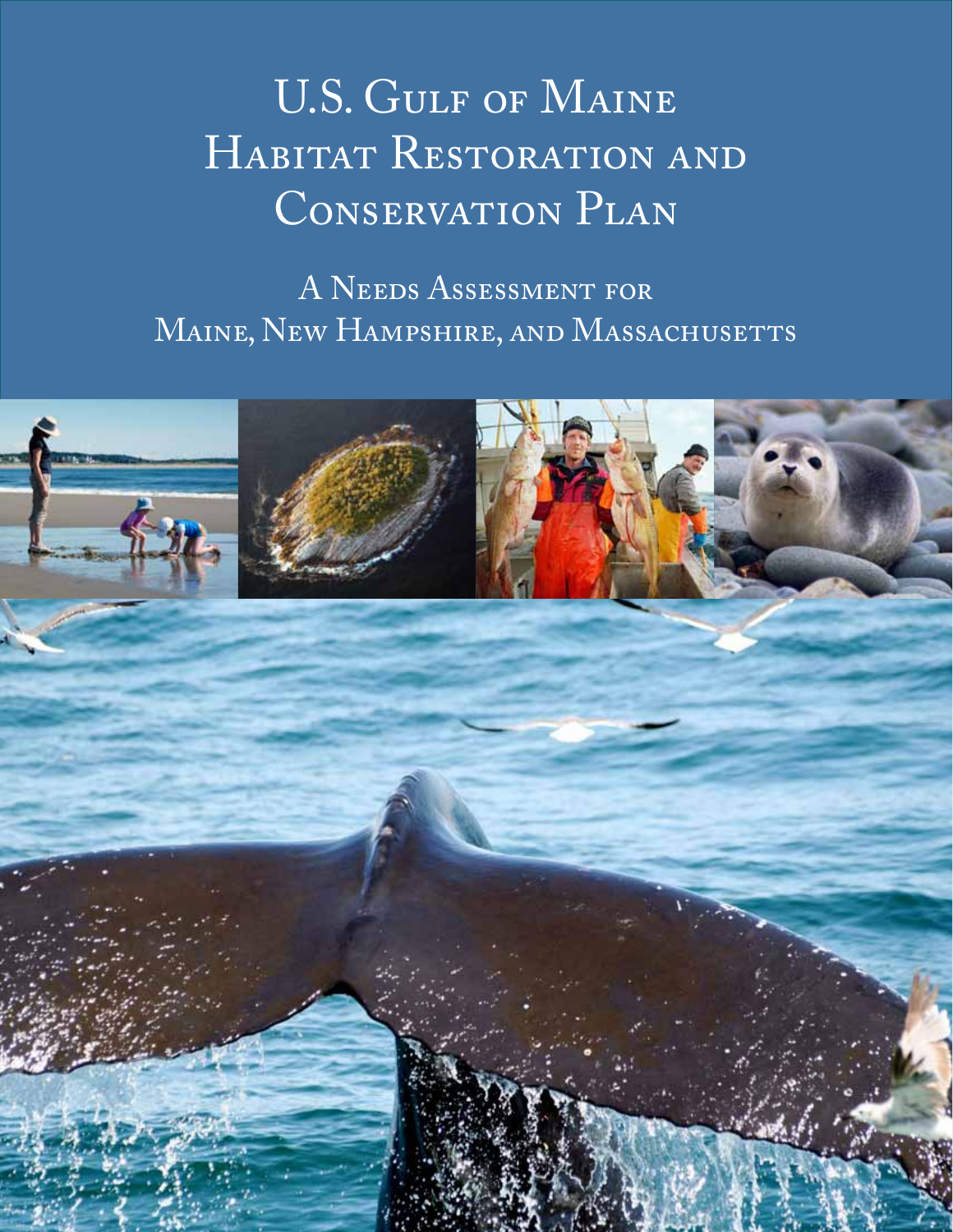# U.S. GULF OF MAINE HABITAT RESTORATION AND CONSERVATION PLAN

A Needs Assessment for MAINE, NEW HAMPSHIRE, AND MASSACHUSETTS

DECEMBER 2010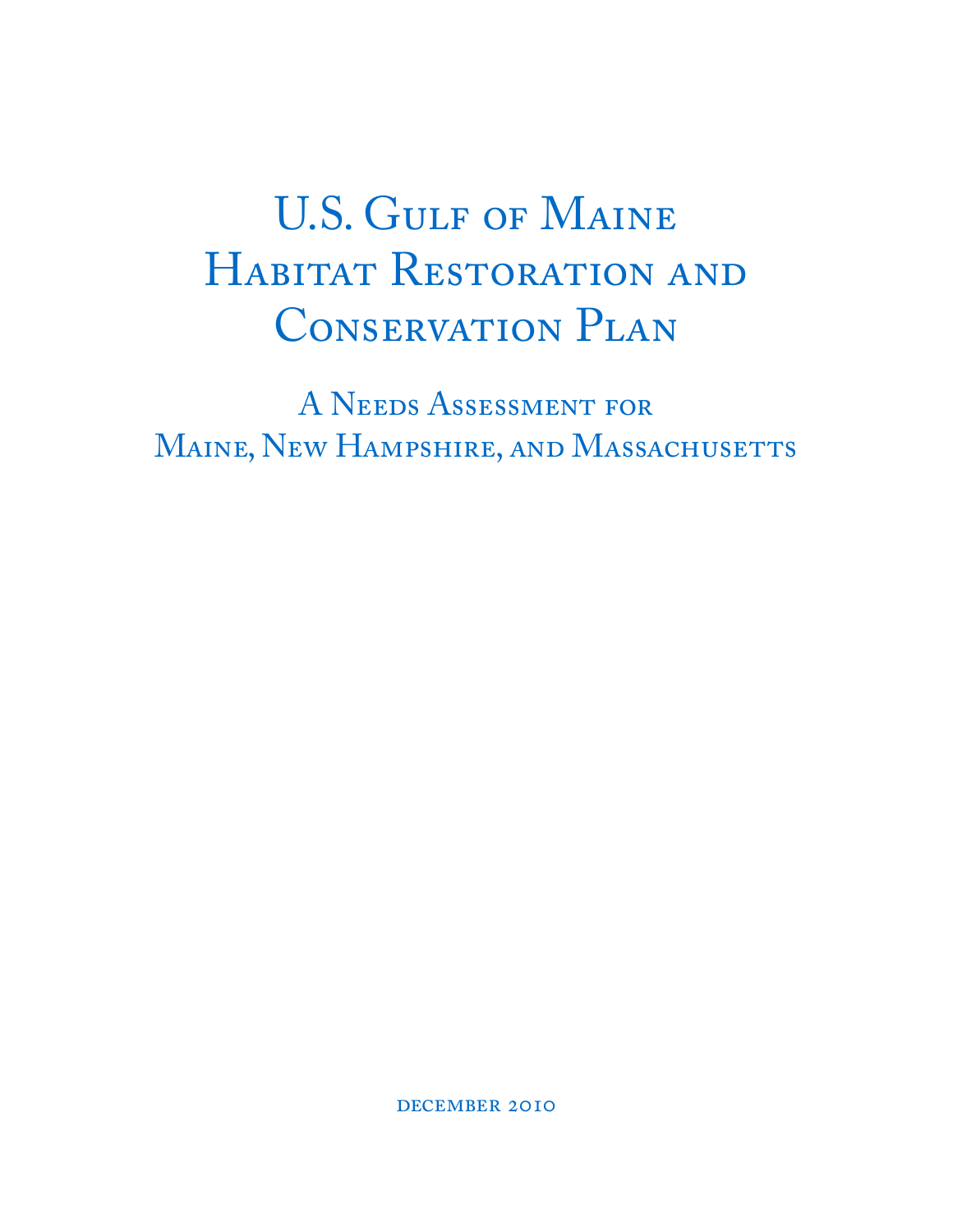## **Acknowledgements**

This *Plan* was produced through intensive collaborative efforts of many people over the last two years. After many months of initial planning, a convening work session was held June 2009, where several Strategy Teams were formed with representatives from both government and non-profit sectors. Scores of experts from state and federal agencies, non-government organizations, and academia identified issues and priorities for the *Plan*, contributed information and data, provided budget estimates, and reviewed numerous draft documents. During the 30-day public comment period in October and November 2010, we gratefully received the valuable insights submitted by citizens and non-government organization.

Funding to support *Plan* development was generously provided by The Jessie B. Cox Charitable Trust Fund at the Boston Foundation, Otto Haas Charitable Trust 2 Fund of the New Hampshire Community Foundation, and Kay E. Dopp Fund of the Maine Community Foundation. The Association of U.S. Delegates to the Gulf of Maine Council on the Marine Environment served as fiscal agent for development of the *Plan*.

Peter Alexander (Talking Conservation) coordinated and facilitated the development of the *Plan* by the Strategy Teams. David Keeley (The Keeley Group) served as senior advisor to the process. Peter Taylor (Waterview Consulting) wrote, edited, and designed the *Plan* document.

The following state agencies provided input to develop the needs estimates and were consulted on and concurred with the goals and priorities of the *Plan*.

#### **Maine**

**State Planning Office Department of Conservation Department of Environmental Protection Department of Inland Fisheries and Wildlife Department of Marine Resources**

#### **Massachusetts**

**Division of Ecological Restoration Division of Marine Fisheries Department of Environmental Protection Office of Coastal Zone Management**

#### **New Hampshire**

**New Hampshire Coastal Program Department of Environmental Services Geological Survey Fish and Game Department Department of Resources and Economic Development**

The following federal agencies were consulted and concurred with the goals and priorities of the *Plan*.

National Oceanic and Atmospheric Administration, Restoration Center US Fish and Wildlife Service, Gulf of Maine Coastal Program US Environmental Protection Agency, Region I

Cover photographs:

Dieter Weinelt (beach), Mike Timberlake (island), Corey Arnold (fishermen), Brent Danley (seal), Henrik Dreisler (whale).

*U.S. Gulf of Maine Habitat Restoration and Conservation Plan: A Needs Assessment for Maine, New Hampshire, and Massachusetts*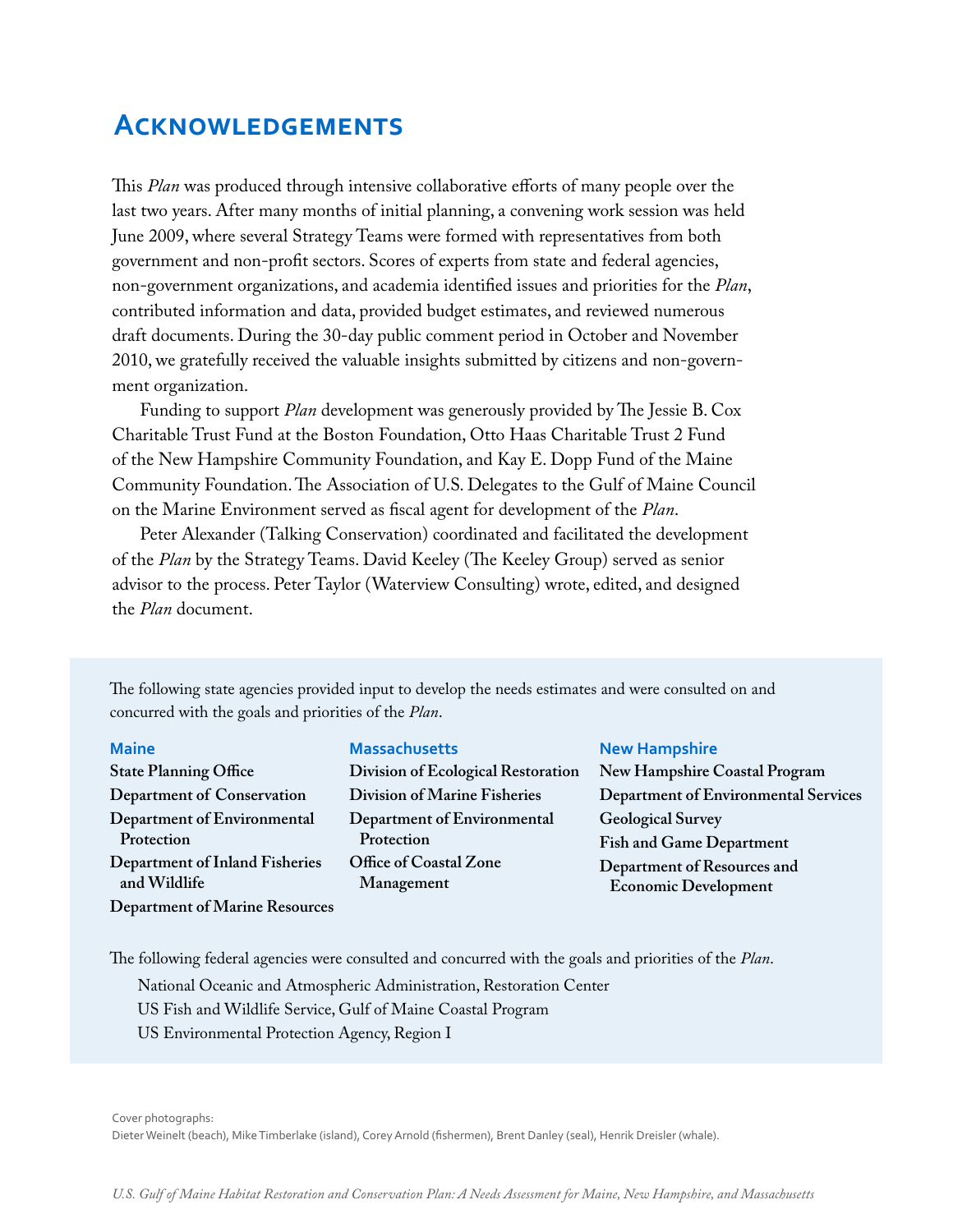## **Table of Contents**

| Goal 1: Protect and Restore Fish and Wildlife Habitats and Populations     |  |  |  |  |
|----------------------------------------------------------------------------|--|--|--|--|
|                                                                            |  |  |  |  |
|                                                                            |  |  |  |  |
|                                                                            |  |  |  |  |
|                                                                            |  |  |  |  |
| Goal 2: Provide Clean, Healthy Coastal Waters                              |  |  |  |  |
|                                                                            |  |  |  |  |
|                                                                            |  |  |  |  |
|                                                                            |  |  |  |  |
|                                                                            |  |  |  |  |
| Goal 3: Provide Science, Planning, and Communication Required for Regional |  |  |  |  |
| Ocean Management, Marine Spatial Planning, and Ecosystem-Based Management  |  |  |  |  |
|                                                                            |  |  |  |  |
|                                                                            |  |  |  |  |
|                                                                            |  |  |  |  |
|                                                                            |  |  |  |  |
| <b>Goal 4: Promote Resilience to Climate Change</b>                        |  |  |  |  |
|                                                                            |  |  |  |  |
|                                                                            |  |  |  |  |
|                                                                            |  |  |  |  |
|                                                                            |  |  |  |  |
| Goal 5: Prevent and Detect Invasive Species, and Restore Affected Habitats |  |  |  |  |
|                                                                            |  |  |  |  |
|                                                                            |  |  |  |  |
|                                                                            |  |  |  |  |
|                                                                            |  |  |  |  |
|                                                                            |  |  |  |  |
|                                                                            |  |  |  |  |
|                                                                            |  |  |  |  |
|                                                                            |  |  |  |  |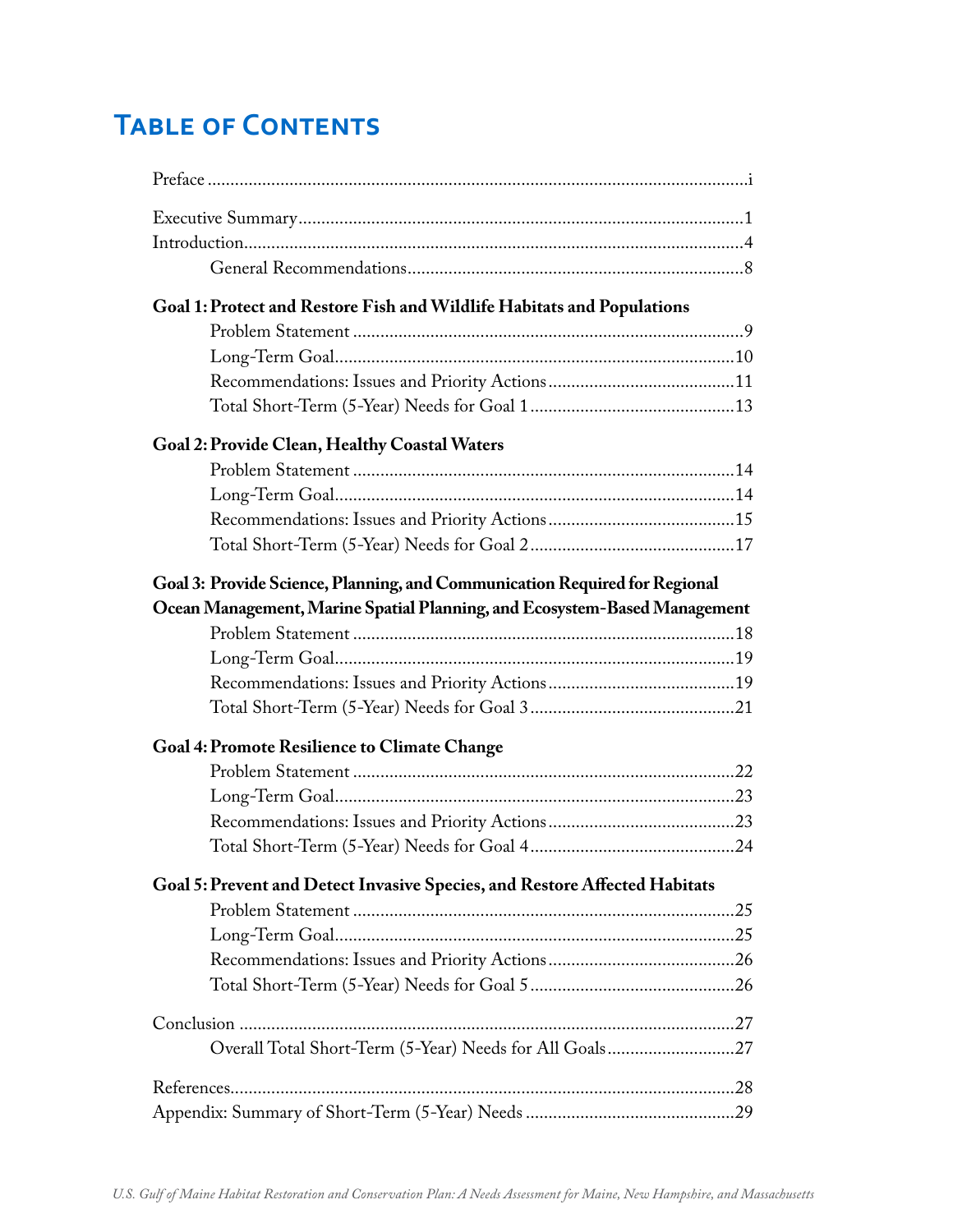## **Preface**

This document characterizes the critical problems affecting fish and wildlife habitat throughout the coastal areas of Maine, New Hampshire, and Massachusetts, and identifies the actual costs of remedying those problems. Assembling this assessment was a major team effort, and we are grateful to the scores of people who contributed their time and expertise to bring this plan into existence.

There is a popular perception that the Gulf of Maine is "pristine." However, in spite of its amazing natural beauty and historical abundance, the Gulf of Maine is a highly stressed ecosystem and is in urgent need of attention. Hundreds of years of development, inadequate wastewater and stormwater infrastructure, tremendous pressures on natural resources, climate change, and the dumping of toxics have taken an enormous toll on the health of the environment and foreclosed some economic opportunities. Raw sewage and polluted stormwater runoff routinely wash into coastal waters from Cape Cod to Eastport. Thousands of miles of migratory fish habitat along rivers and streams are blocked by obsolete dams and poorly engineered road crossings. Invasive species are crowding out native species and disrupting natural cycles. And sea level rise (more than 10 centimeters already since the 1950s) is threatening coastal habitat and human development alike.

Readers may be surprised at the call for \$3 billion in the first five years of implementation. This amount is, in fact, a conservative estimate based on needs verified by the state agencies directly involved in each issue area. Not accounted for are programs administered exclusively by federal agencies such as conservation of National Parks lands, National Wildlife Refuges, and several others. Further, this document focuses only on the U.S. portion of the Gulf of Maine.

This document is, more than anything else, a call to action. It is time for society to understand and respond to the unintended impacts of its growth and prosperity. The good news is that investing in the solutions identified here will provide sustained economic benefits for the region—and for the nation as a whole—far in excess of the costs. In the near-term, thousands of jobs will be created to make these improvements. In the longterm, it will improve human health and create ongoing economic opportunities.

Together, state and federal agencies, non-government groups, business interests, elected officials, and society as a whole can make improvements that will last for generations.

## **How the Plan Was Developed**

At the Gulf of Maine Summit in 2004, the Gulf of Maine Council on the Marine Environment issued its *Gulf of Maine Habitat Restoration Strategy*. This document presents a vision for habitat restoration and broadly describes the environmental, social, and economic benefits of this work. It identifies habitat types (riverine, intertidal, subtidal—including nearshore and offshore waters—and beaches, sand dunes, and islands), impacts, and restoration needs. Finally, it presents recommendations for enhancing habitat restoration and land conservation.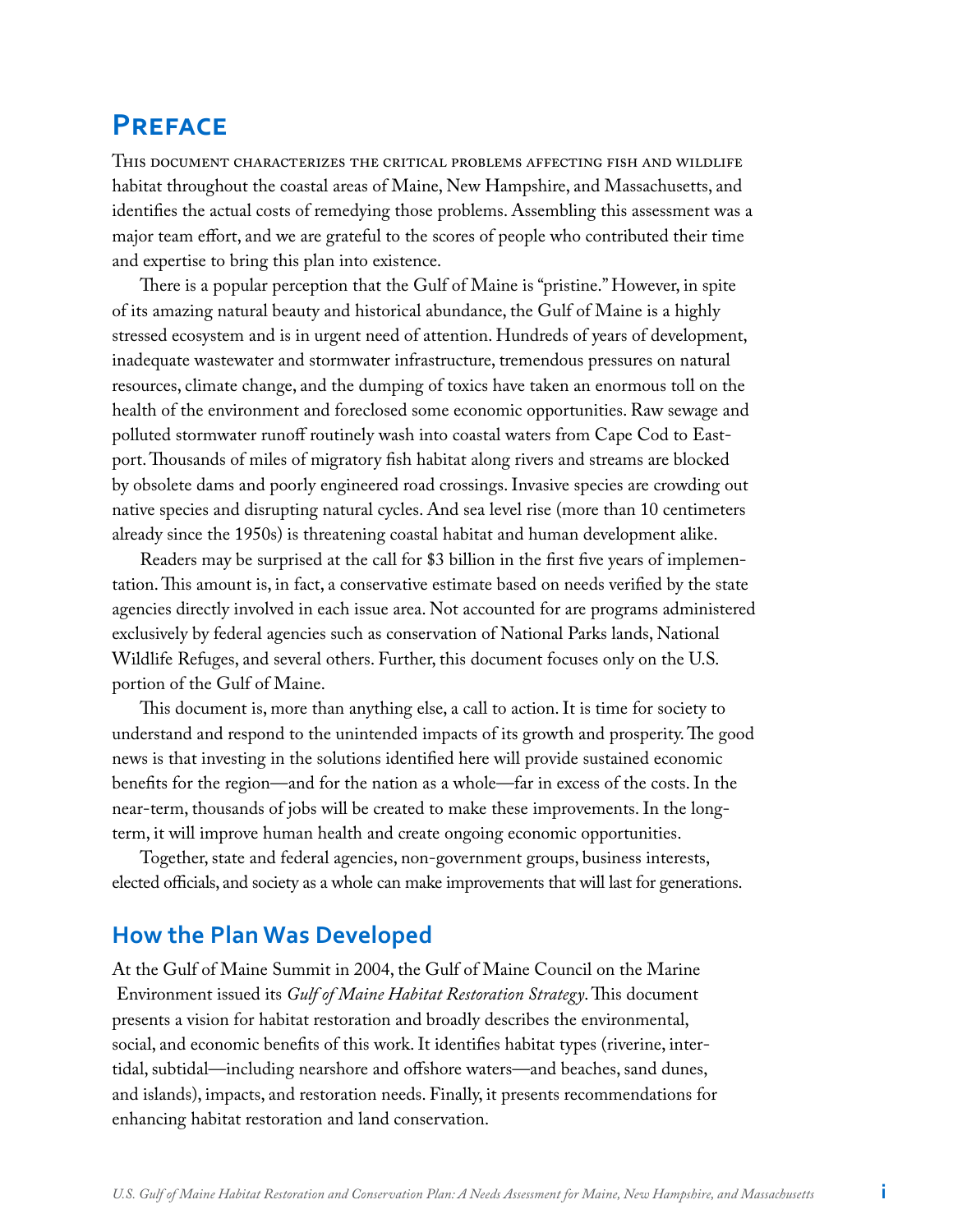In July 2010, the President's Ocean Policy Task Force released its final set of recommendations, which included: establishing and implementing an integrated ecosystem protection and restoration strategy; enhancing water quality in the ocean and along our coasts; strengthening and integrating ocean observing systems, sensors, data collection platforms, data management, and mapping capabilities into a national system; and strengthening the resiliency of coastal communities and their ability to adapt to climate change impacts.

We are pleased to build on the seminal work of the Gulf of Maine Council's *Habitat Restoration Strategy*, the Ocean Policy Task Force recommendations, and other studies with the publication of the *U.S. Gulf of Maine Habitat Restoration and Conservation Plan: A Needs Assessment for Maine, New Hampshire, and Massachusetts*. This document is the result of collaborative effort by state, federal, and non-government organizations to quantify the needed investment in five broad issue areas: fish and wildlife habitat, water quality, invasive species, climate change, and long-range planning, science, and communications.

After many months of initial planning, a convening work session was held in June 2009, where several Strategy Teams formed with representatives from both government and non-government sectors. These Strategy Teams then worked together for over a year, tackling the challenge of defining the various problems and collecting the data. Instead of looking at discrete projects, such as the removal of a particular dam, the Strategy Teams approached the work more broadly, gathering cost estimates from program staff in numerous agencies within the three Gulf of Maine states. The estimates, comprising hundreds of individual line items, were vetted several times and then combined by category, as shown in the following chapters and the Appendix.

This document contains numerous recommendations to reap the economic and environmental benefits of healthy and productive coastal and marine ecosystems.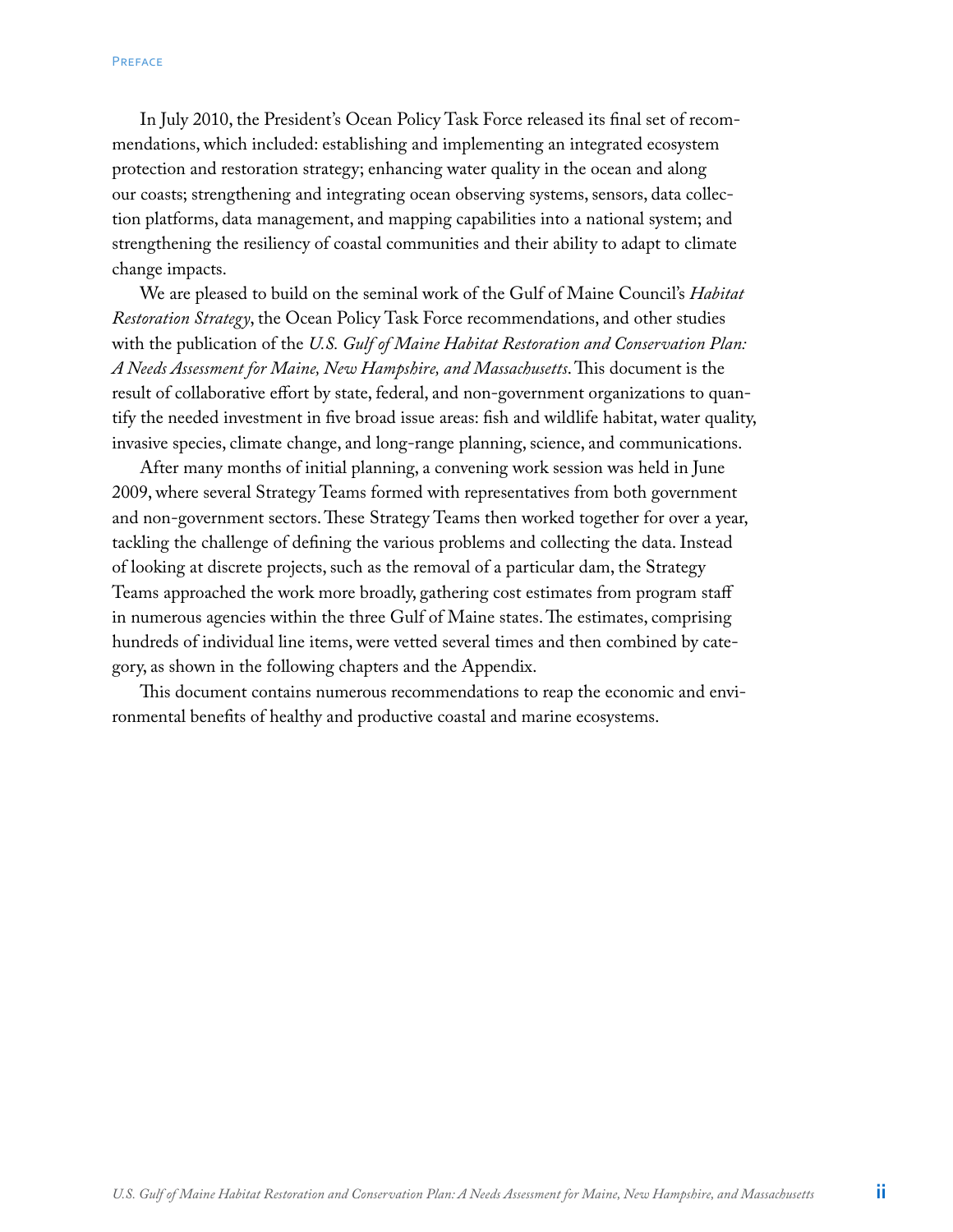## **Executive Summary**

The Gulf of Maine is renowned as one of the world's most economically and ecologically valuable ocean ecosystems. It is bordered to the west by Massachusetts, New Hampshire, and Maine, and the legendary fishing grounds of Georges Bank mark its southern and eastern boundary. New Brunswick and Nova Scotia form the northern boundary of the Gulf of Maine.

Coastal and ocean habitats such as salt marshes, shellfish beds, seagrass beds, rivers, islands, and the seawater itself are the building blocks of this regional ecosystem. These habitats host a vast diversity of animals and plants that depend on each other and the environment for food, shelter, and other necessities.

Healthy habitats in the Gulf of Maine support commercial and recreational fisheries, tourism, and numerous other benefits that add up to a way of life prized by millions of coastal residents. The Gulf of Maine's habitats also provide a range of ecosystem services that, while often less obvious to people, are critical to our wellbeing—such as filtering pollution, trapping sediments, storing carbon, and buffering uplands from storm damage.

The tradition of people using and enjoying the Gulf of Maine for food, transportation, coastal development, industry, spiritual fulfillment, and recreation stretches back centuries to the earliest European settlers in North America and thousands of years before that to the first Native American residents. At an accelerating rate over the last





### **Gulf of Maine at a Glance**

Extending from Cape Cod to the southern end of Nova Scotia, the Gulf of Maine is one of the most economically valuable and ecologically productive regions of the world's ocean.

 The coastlines of Massachusetts, New Hampshire, Maine, New Brunswick, and Nova Scotia define its western and northern boundaries, and the legendary fishing grounds of Georges Bank mark its southern and eastern extent.

 An area of 69,115 square miles of land in three states and three provinces drains into the Gulf of Maine.

 The Gulf of Maine's marine and shoreline habitats are home to more than 4,000 species from codfish, cold-water corals, and osprey to North Atlantic right whales, harbor porpoises, and sea turtles.

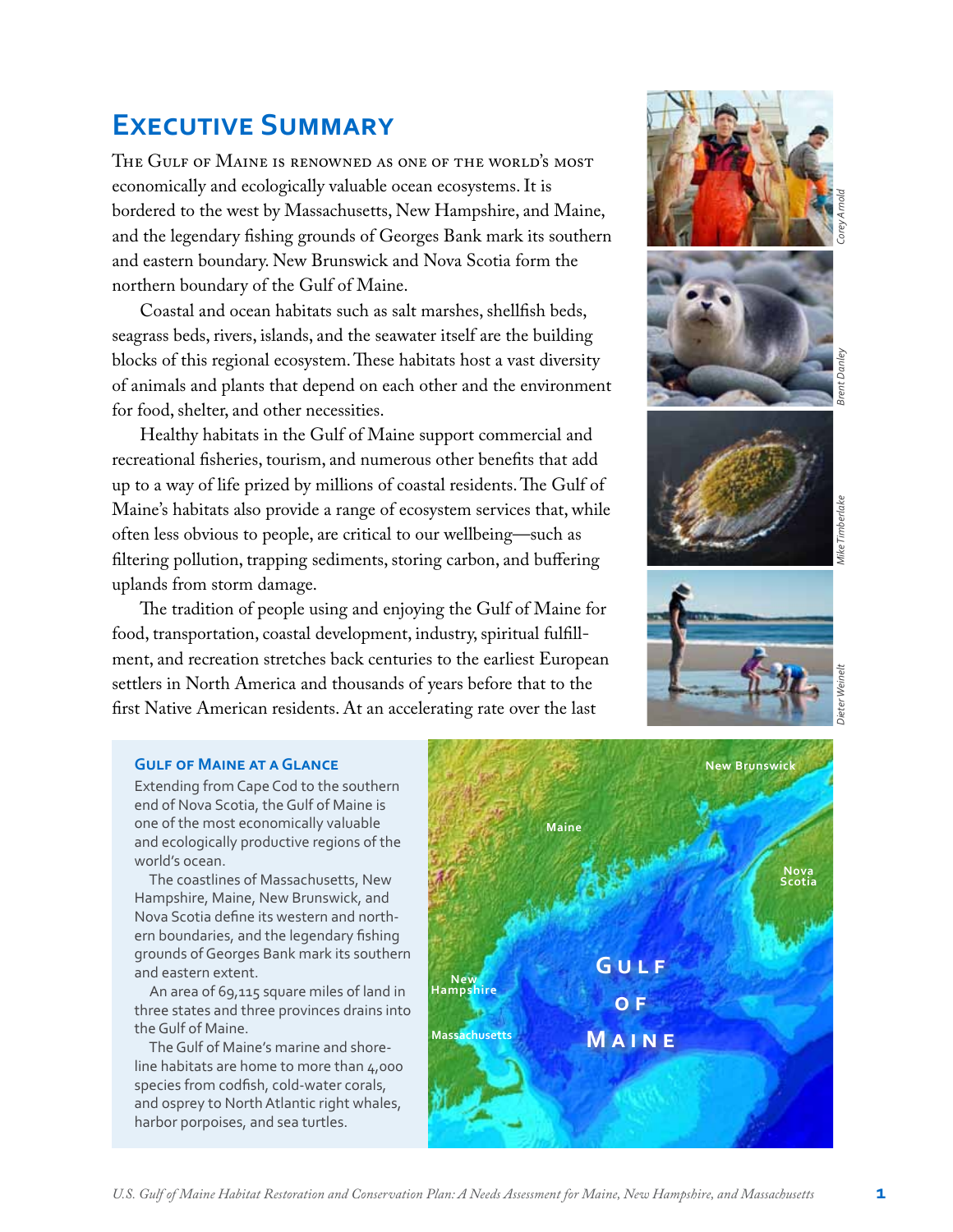century, however, human activities have jeopardized the region's habitats and ecosystem services. Human uses of the Gulf of Maine are expanding rapidly in variety and intensity. Climate change is fundamentally altering the way the ecosystem functions. Habitats are an important form of natural capital, and people have drawn down this



capital—often unknowingly, sometimes intentionally—instead of living off the interest. The *U.S. Gulf of Maine Habitat Restoration and Conservation Plan: A Needs Assessment for Maine, New Hampshire, and Massachusetts* builds on the seminal work of the Gulf of Maine Council on the Marine Environment's *Gulf of Maine Habitat Restoration Strategy* (2004), the President's Ocean Policy Task Force recommendations (2010), and many other efforts. This document is the result of a collaborative effort by state, federal, and non-government organizations to quantify the needed investment in five broad issue areas: fish and wildlife habitat, water quality, invasive species, climate change, and longrange planning, science, and communications.

There are numerous public and non-profit organizations working to restore degraded habitats and conserve priority lands. In addition, there are many consortia that bring these organizations together around a common purpose, such as the Gulf of Maine Council on the Marine Environment and the Northeast Regional Ocean Council. This *Plan* builds on the strengths of these institutional relationships and recognizes that each will have roles in implementing it.

After many months of initial planning, a convening work session was held in June 2009, where several Strategy Teams formed with representatives from both government



and non-government sectors. These Strategy Teams then worked together for over a year, tackling the challenge of defining the various problems and collecting the data. Instead of looking at discrete projects, such as the removal of a particular dam, the Strategy Teams approached the work more broadly, gathering cost estimates from program staff in numerous agencies within the three Gulf of Maine states. The estimates, comprising hundreds of individual line items, were vetted several times and then combined by category (see table below and Appendix).

The *Plan* recommends 24 Priority Actions to accomplish five long-term Goals and provides estimates of the short-term (five-year) funding needed in addition to existing federal and state budgets. Funded Priority Actions will contribute to regional economic recovery over the short term through job creation and over the long term through increases in fish stocks and other goods and services that perfect to the Gulf of Maine existed several time<br>that the Plan recommends 24 Priority Actions to a<br>plish five long-term Goals and provides estimates<br>short-term (five-year) funding needed in addition<br>federal and state budg

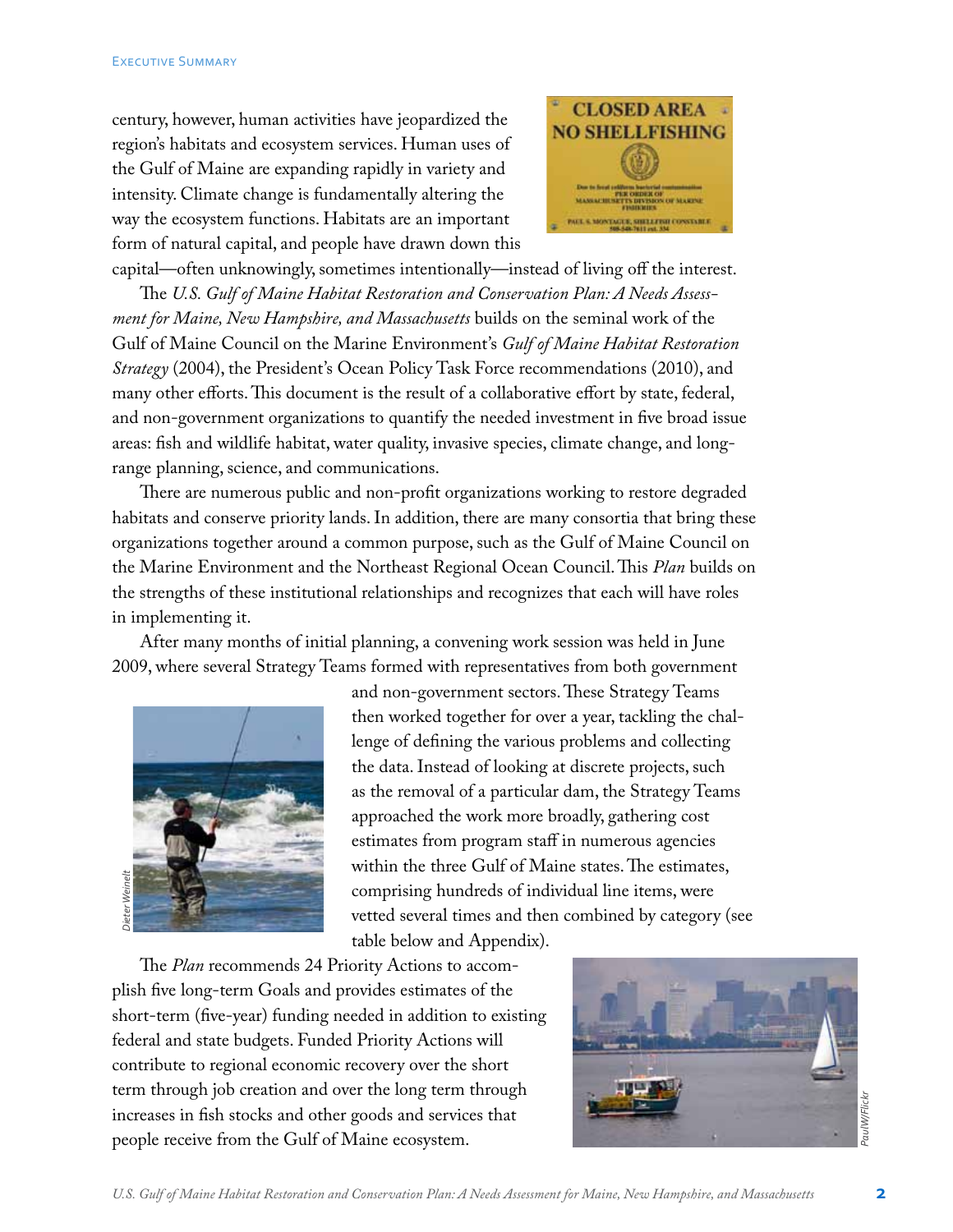The total of more than \$3 billion needed in the first five years alone is a conservative estimate that does not take into account numerous federally administered programs for which numbers are not available. The Strategy Teams noted that the recommendations address only the first five years of implementation and that long-term, sustained funding is required at levels commensurate with the short-term estimates.

A key factor across all aspects of implementation of this plan is the need for additional capacity in the



A whale feeding in the Gulf of Maine.

state and federal agencies that will be involved. The investments recommended herein are, in some cases, orders of magnitude above current appropriations, and additional agency staff will be needed to effectively administer the Priority Actions. Those additional costs are included in the accompanying estimates and are ten percent of the total cost.

This document contains numerous recommendations to reap the economic and environmental benefits of healthy and productive coastal and marine ecosystems. The *Plan* focuses on the five long-term Goals summarized in the table below and described in detail in the following chapters. A breakdown of the budget is provided in the Goal chapters and in the Appendix.

| <b>LONG-TERM GOALS</b>                                                                                                                                                                                                                                                                                                                                                                                                                                               | <b>SHORT-TERM</b><br>(5-YEAR) NEEDS |
|----------------------------------------------------------------------------------------------------------------------------------------------------------------------------------------------------------------------------------------------------------------------------------------------------------------------------------------------------------------------------------------------------------------------------------------------------------------------|-------------------------------------|
| 1. Protect and Restore Fish and Wildlife Habitats and Populations<br>Remove barriers in wetlands, rivers and streams; restore degraded coastal habitats; protect key<br>parcels of shoreland habitat; clean up "ghost" fishing gear; map seafloor habitats; monitor fish<br>and wildlife populations.                                                                                                                                                                | 267,513,000                         |
| 2. Provide Clean, Healthy Coastal Waters<br>Upgrade outdated sewage treatment systems; reduce pollution from stormwater and other<br>non-point sources; support reduction of pollution discharges from vessels; remediate contami-<br>nated sediment; implement state-of-the-art testing of coastal water quality.                                                                                                                                                   | 2,689,626,000                       |
| 3. Conduct Science, Planning, and Communication Required for Regional Ocean<br>Management, Marine Spatial Planning, and Ecosystem-Based Management<br>Conduct regional planning and integration; analyze socioeconomic and ecological changes;<br>establish regional science-based communication program; provide data and decision support<br>for ecosystem-based management and marine spatial planning; oversee implementation of the<br>Plan's Priority Actions. | 29,700,000                          |
| 4. Promote Resilience to Climate Change<br>Monitor and assess climate change impacts on habitats; facilitate regional climate-smart plan-<br>ning; mitigate erosion of shoreline habitats; mitigate sea level rise impacts on salt marshes.                                                                                                                                                                                                                          | 33,800,000                          |
| 5. Prevent and Detect Invasive Species, and Restore Affected Habitats<br>Conduct monitoring to detect invasive species; establish rapid-response teams to remove<br>invasive species; restore habitats degraded by invasive species.                                                                                                                                                                                                                                 | 8,870,000                           |
| <b>TOTAL</b>                                                                                                                                                                                                                                                                                                                                                                                                                                                         | \$3,029,509,000                     |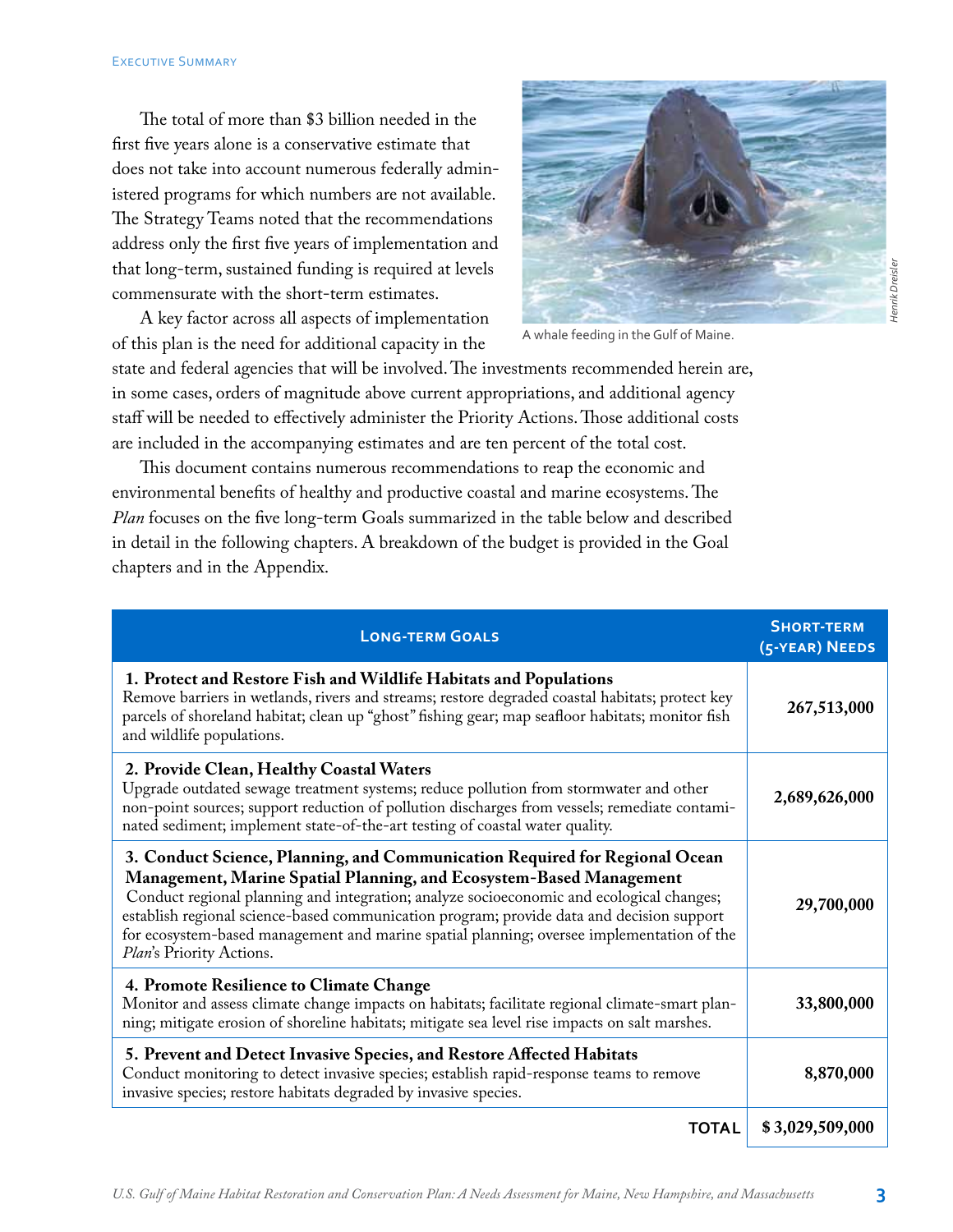

Fishing for cod in Ipswich Bay, Massachusetts, in the 1800s. *Drawing by H. W. Elliott and Capt. J. W. Collins.*

## **Introduction**

The birth of the United States as a nation can be traced directly to the rich natural resources of the Gulf of Maine. The region's unique abundance of natural resources catalyzed the settlement and independence of the nation and fueled its economic development for centuries.

More than 400 years ago, European mariners were drawn to the Gulf of Maine by the great abundance of codfish. When the Pilgrims landed at Plymouth in 1620, they

were able to survive and establish a permanent settlement in part because of the abundance of food from the sea—fish, shellfish, and marine mammals. Subsequently, the Gulf of Maine's plentiful

**The Gulf of Maine is one of most productive ecosystems in the world, supporting commercial and recreational fisheries with a combined annual value to the US economy in excess of \$1 billion (Steinback** et al. **2004) and providing upwards of 26,000 jobs (NMFS 2000).**

**Jacobson** et al. **(2009)**

natural resources built a robust regional economy and generated economic strength that contributed to the success of the American Revolution. Right from the start, even farmers depended on resources from the Gulf of Maine, using salt marsh grasses to feed livestock and barrels of fish to fertilize fields.

### **Alignment with National Ocean Policy of 2010**

The Priority Actions in the *Plan* align closely with the Executive Order signed by President Obama in July 2010, establishing a National Policy for the Stewardship of the Ocean, Coasts, and Great Lakes. The Priority Actions also address recommendations of the U.S. Commission on Ocean Policy (2004) and the Pew Oceans Commission (2003). As recommended by the Ocean Policy Task Force and the two Commissions, the Priority Actions implement components of ecosystem-based management, marine spatial planning, and regional ocean governance.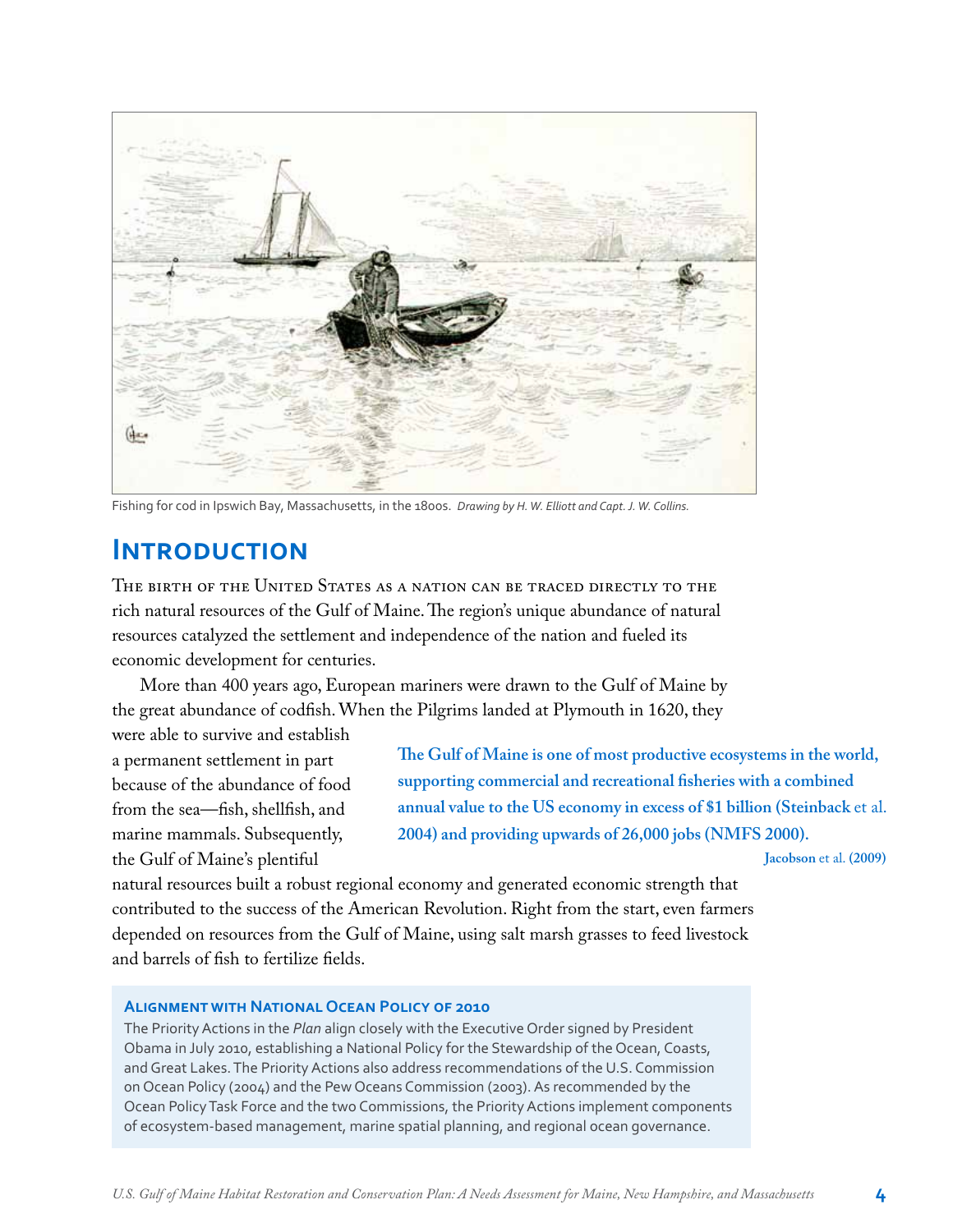Today, fishing remains a major contributor to the region's culture and economy. Many other components of the regional economy rely on the natural wealth of the Gulf of Maine's ocean and coastal habitats. More than two-thirds of the population in Massachusetts, New Hampshire, and Maine lives along the coast, where the ocean and shore help create a highly valued lifestyle. Tourism accounts for more \$43 billion in revenues in the three states, much of it attributable to coastal and ocean-related attractions.

Ocean and coastal habitats of the Gulf of Maine also provide a range of ecosystem services that, while often less obvious to people, are critical to our wellbeing—filtering pollution, trapping sediments, storing carbon, and buffering upland areas from storm damage, for example.

In recent decades, however, the natural resources of the Gulf of Maine



#### **Gulf of Maine Watershed**

The white area on this map indicates the land area that drains into the Gulf of Maine. The watershed encompasses 69,115 square miles in three states and three provinces: Massachusetts, New Hampshire, Maine, New Brunswick, Nova Scotia, and Quebec.

have declined, and the ecosystem's capacity to provide these benefits in the future is tenuous. The most recent EPA National Estuary Program Coastal Condition Report (2007) assessed the overall condition of the Northeast region as poor—the only part of the mainland U.S. to receive that designation. In 2010, newspapers in Massachusetts reported frequently on beaches closed due to unhealthy bacteria levels—33 beach closures on one day in August alone—and these beach closures were not associated with rainstorms. In 2005 and 2008, state agencies in Maine, New Hampshire, and Massachusetts closed hundreds of miles of shellfish flats and beaches for weeks because of severe red tides, causing tens of millions of dollars in losses, and in 2009 almost the entire coast of Maine was closed to clam and mussel harvesting. In July 2010, scientists studying invasive species along the Massachusetts coast discovered a large European shrimp—never before seen in North American waters—that poses a serious threat to the Gulf of Maine ecosystem.

Despite these warning signs, many experts believe that if the necessary steps are taken now, the Gulf will be well positioned for the future. A series of studies, workshops, and reports over the last decade by subregional, regional, and national entities have identified issues and goals for the region.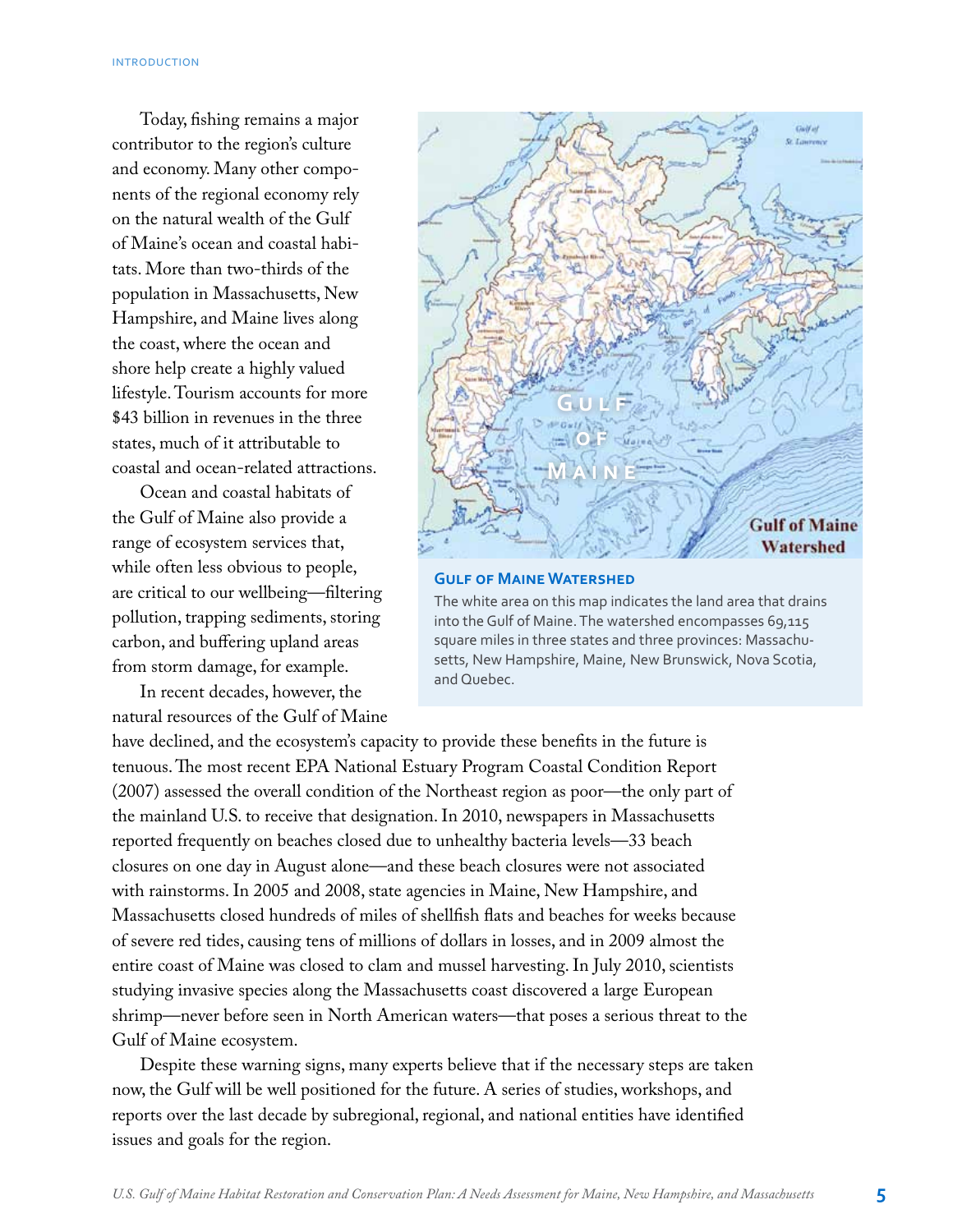Emerging as a major regional priority is the need to restore and protect habitats in the Gulf of Maine. Coastal and ocean habitats such as salt marshes, shellfish beds, seagrass beds, islands, rivers, and the seawater itself are the building blocks of this regional ecosystem. These habitats host a vast diversity of animals and plants that depend on each other and the environment for food, shelter, and the other necessities of life.

Healthy habitats in the Gulf of Maine are essential for commercial and recreational fisheries, tourism, aesthetics, and numerous other benefits that add up to a way of life prized by millions of coastal residents. At an accelerating rate over the last century, however, human activities have jeopardized the region's habitats and ecosystem services.

In economic terms, habitats are natural capital, and rather than living sustainably off the interest, people have drawn down the capital—often unknowingly, sometimes intentionally. Drawdown of natural capital happens when unsustainable human activities reduce the long-term ability of habitats to provide ecosystem services required by

people. Some of the unsustainable activities happened long ago but still affect habitats today. For example, centuries ago people began to build road crossings over wetlands, creeks, and rivers in the Gulf of Maine watershed, often installing ill-designed culverts, which block the passage of fish that normally would migrate up and down streams. Only recently has it been recognized that these blockages affect other parts of the Gulf of Maine ecosystem, such as offshore fish stocks that feed on small forage fish. Many forage fish spend part of their lives in salt marshes and rivers. An investment in fish passage to provide access to habitat for forage fish could help to restore commercial fisheries in offshore waters. This is just one example of how natural capital (habitats) can generate interest or benefits (ecosystem services).

Human uses of the Gulf of Maine are expanding rapidly in variety and intensity. For example, offshore wind turbines and tidal power facilities were not a significant

#### **Promoting Habitat Resilience to Climate Change**

Climate change is already affecting the ecosystem and economy in the Gulf of Maine and its watershed. The influence of climate change will increase in the coming years, and all aspects of marine and coastal management must be considered and implemented in the context of a changing climate. Priority Actions will increase the resilience of the ecosystem and economy to climate change and will reduce the magnitude of negative climate-related impacts. The Priority Actions focus primarily on the need for regional activities to prepare for and mitigate the impacts of climate change, rather than on addressing the cause of climate change. While Goal 4 is focused on climate issues, climate change is a crosscutting issue, and many Priority Actions under other Goals relate directly to it. The following are examples of Priority Actions addressing climate change:

- Monitoring program to assess climate change impacts on habitats and species.
- Climate-smart planning initiative for habitat resilience and adaptation.
- Mitigation of coastal erosion and habitat loss due to sea level rise and increased precipitation due to climate change.
- Removal of dams prone to failure from increased storm frequency and intensity.
- Protection of upland buffers for salt marsh migration in response to sea level rise.
- Monitoring the spread of invasive species, which may be affected by climate change, and rapid-response teams to control invasive species.
- Upgrading and replacement of culverts not suited for sea level rise or new flood regime due to increased frequency of severe storms.
- Reduction of non-point source pollution, which is expected to increase due to greater storm activity with climate change.
- Upgraded combined sewer overflows and sewage treatment facilities to reduce stormwater and bacterial pollution.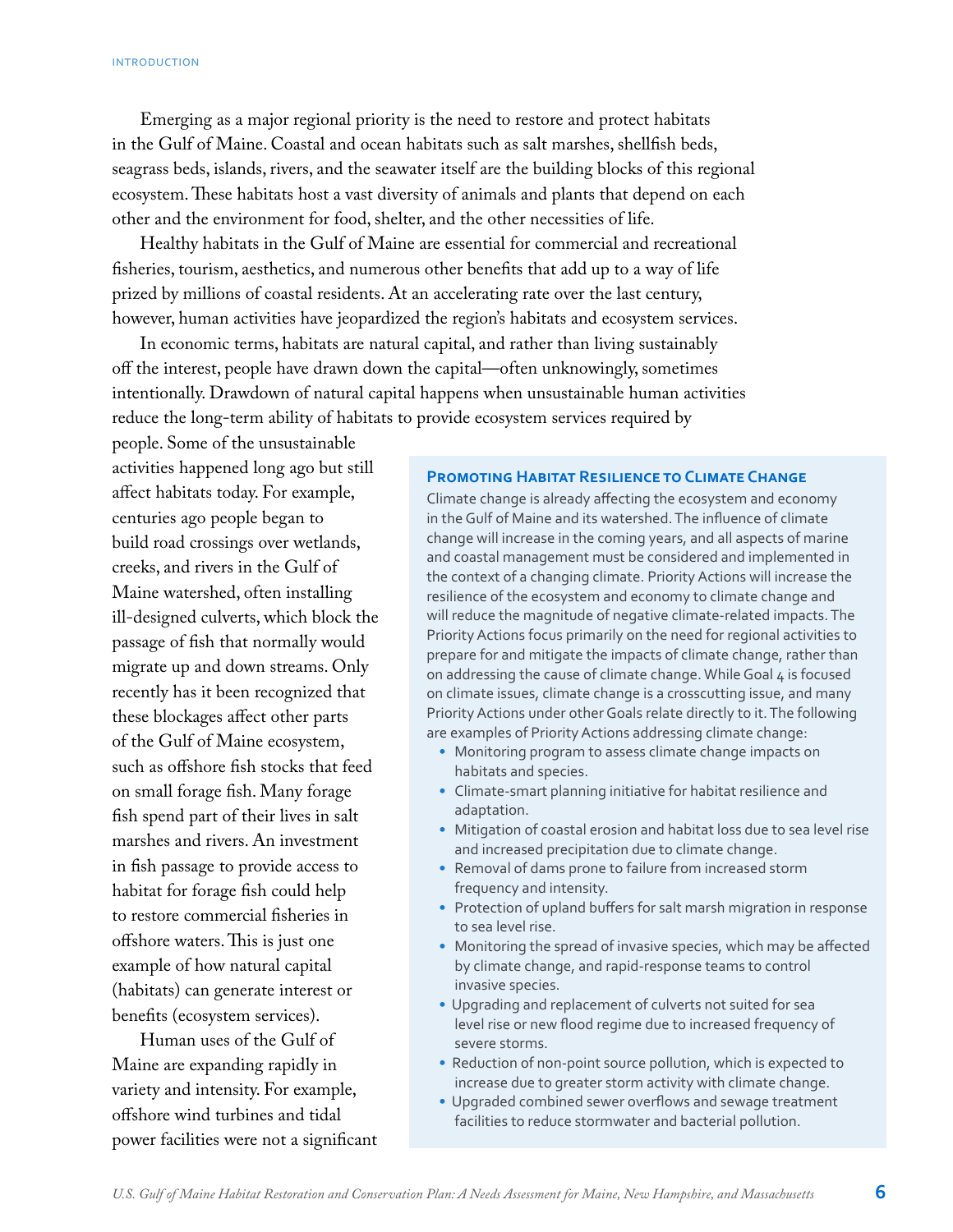management issue in this region a decade ago, but they are now one of the most prominent. While ocean energy offers tremendous potential for socioeconomic and environmental benefits, it adds yet another layer of complexity to managing human activities in

the Gulf of Maine. Because of the increasing complexity, new capacity is needed for restoring and protecting the Gulf 's habitats. Further raising the stakes, climate change is fundamentally altering the way the ecosystem functions.

The *U.S. Gulf of Maine Habitat Restoration and Conservation Plan: A Needs Assessment for Maine, New Hampshire, and Massachusetts*  builds on the seminal work of the Gulf of Maine Council on the Marine Environment's *Gulf of Maine Habitat Restoration Strategy* (2004), the President's Ocean Policy Task Force recommendations (2010), and many other efforts. This document is the result of a collaborative effort by state, federal, and non-

#### **Restoring Habitats, Creating Jobs**

Funded Priority Actions will contribute to rebuilding the regional economy both in the short term by creating jobs and over the long term by restoring habitats that support industries such as commercial fishing. The following are a few examples of direct private sector jobs that will be created:

- Heavy equipment operators
- Boat and ship crews
- Research technicians
- Database programmers
- Engineering, environmental, and other consultants • Construction laborers

Numerous other economic benefits will result, such as increased tourism, recreational and commercial fishing, and enhanced property values.

government organizations to quantify the needed investment in five broad issue areas: fish and wildlife habitat, water quality, invasive species, climate change, and long-range planning, science, and communications. This document contains numerous recommendations to reap the economic and environmental benefits of healthy and productive coastal and marine ecosystems.

For a similar regional initiative in the Great Lakes, economic analysis showed that an investment of \$26 billion in habitat restoration over five years would produce \$50 billion in economic benefits (Brookings Institution 2007).

As detailed on the following pages, the *Plan* addresses five long-term Goals:

- 1. Protect and Restore Fish and Wildlife Habitats and Populations
- 2. Provide Clean, Healthy Coastal Waters
- 3. Conduct Science, Planning, and Communication Required for Regional Ocean Management, Marine Spatial Planning, and Ecosystem-Based Management
- 4. Promote Resilience to Climate Change
- 5. Prevent and Detect Invasive Species, and Restore Affected Habitats

The *Plan* recommends a portfolio of 24 Priority Actions to accomplish the Goals and provides estimates of the short-term (five-year) funding needed beyond existing federal and state budgets. The funding needs were estimated by state agencies based on available financial data and professional judgment. The Goals, Priority Actions, and funding are detailed in the following chapters, and the Appendix provides a spreadsheet with a list of the funding needs. An expanded spreadsheet is available at gulfofmaine.org/gomrc.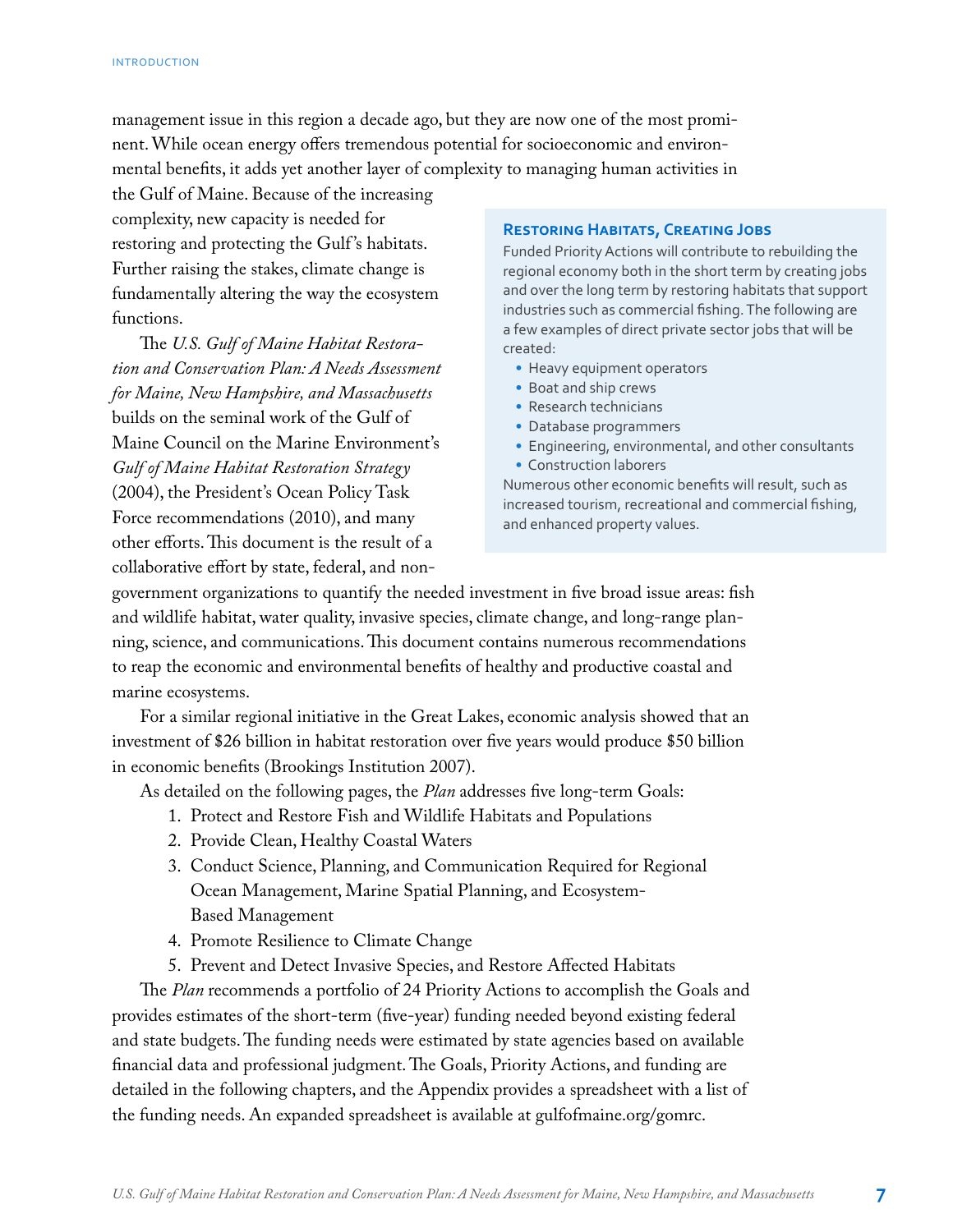## **General Recommendations**

Participants in development of the *Plan* made the following overarching recommendations on implementation of Priority Actions.

- **Administration:** Where appropriate, it is important to use existing structures within agencies that are in place and functional, instead of setting up new structures. For example, the EPA State Revolving Fund, National Estuary program, and non-point source program; the USFWS Coastal and Partners Programs; and the NOAA Open Rivers Initiative and Community-Based Habitat Restoration Program might provide appropriate structures for implementation. However, it is also important that the authorizing language allow flexibility by federal agencies and other organizations to use Priority Action funding for new and innovative approaches or programs.
- • **Types of Partnerships:** Multi-year implementation partnerships of federal, state, and local governments and non-government entities including businesses and non-profit

organizations are critical. Partnerships should be funded for a minimum of three years but preferably five or more years. This timeframe enables them to build partner capacity and to hire, train, and maintain staff for continuity and coordination.

• **Ecosystem-Level Planning:** Coordinated and integrated action across political jurisdictions and agency mission areas is critical. Implementation of Priority Actions should not be conducted in the traditional fragmented and opportunistic way. Rather, a more integrated



Restoring salt marshes by allowing natural tidal flow under road and rail crossings can benefit fish and wildlife.

and holistic approach to ecosystem protection, conservation, and restoration should be the overarching principle for programmatic and scientific structures and processes, such as data collection, mapping, planning for restoration and conservation actions, and identification and analysis of ecosystem condition and stressors.

- • **Types of Programs to Fund:** Funding should be used to both (a) expand existing programs that have high probabilities of success and (b) establish new approaches and projects that have little or no precedent but are critical to progress.
- • **Remove Barriers to Implementation of Existing Policies:** Many federal programs require state or local matching funds, or repayment by the states in the case of State Revolving Funds for wastewater and stormwater infrastructure. These requirements often prevent states from implementing much-needed projects for lack of matching funds. A key component of the implementation of this *Plan* should be waiving or modifying such requirements.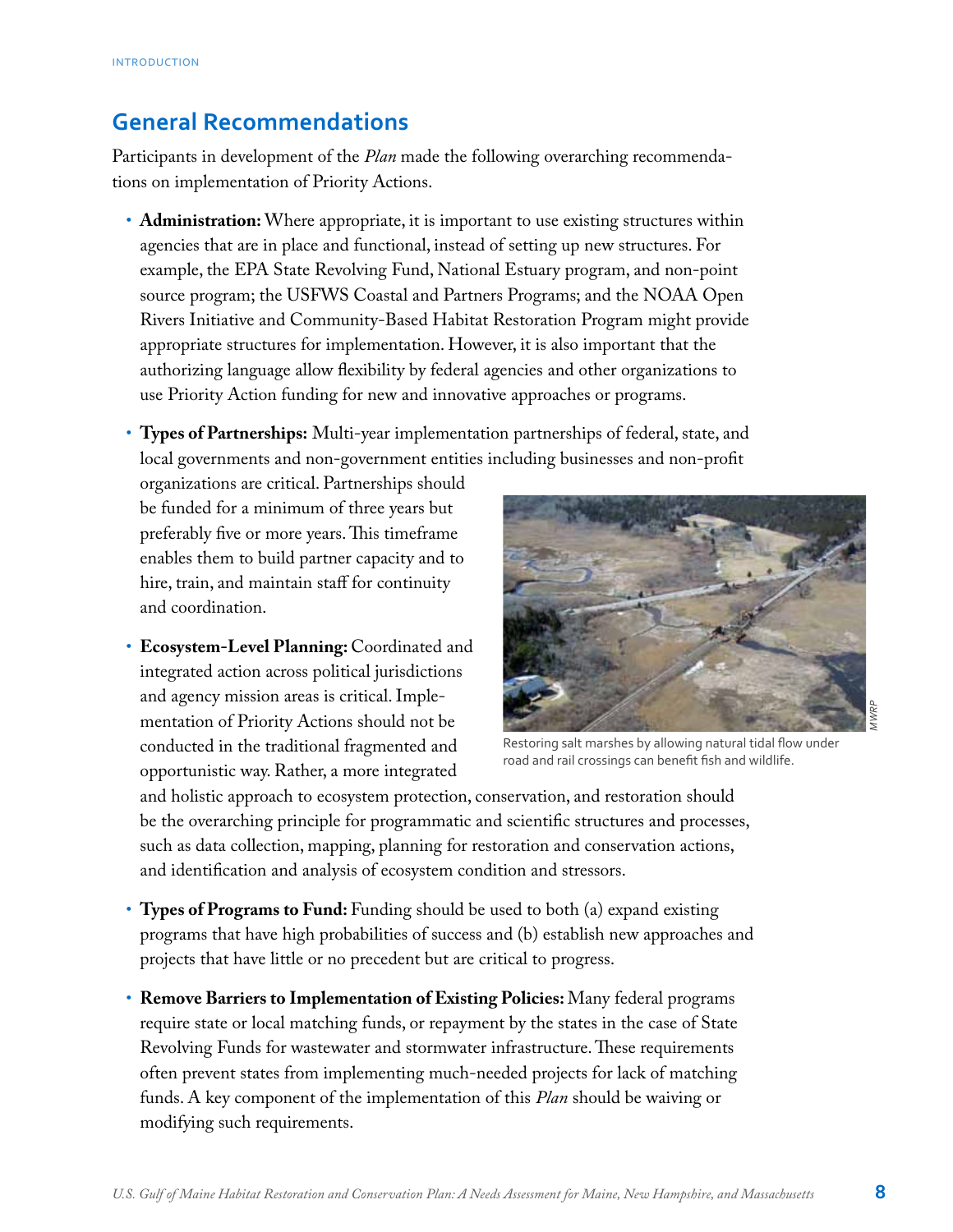

*Left:* Improperly installed culverts at road and rail crossings prevent fish from reaching their spawning and feeding areas, block the flow of nutrients, and cause other disruptions that harm ecosystem health. *Right:* Replacement with properly designed culverts helps fish to recover and can improve many aspects of ecosystem health. Thousands of culverts need replacing in Massachusetts, New Hampshire, and Maine.

## **Goal 1: Protect and Restore Fish and Wildlife Habitats and Populations**

## **Problem Statement**

Habitats in the Gulf of Maine are showing the strain of increasingly intensive use by people over the last four hundred years.

• **Aging dams and undersized or improperly installed culverts are significant natural resource management issues in the Gulf of Maine watershed.** 

Dams and culverts may create impassable barriers for migrating fish, degrade water quality, and negatively alter ecosystem conditions. In Maine, for example, road-stream crossings contribute to over 4,000 severe barriers to connectivity within the historic range of sea-run fish. This is a pervasive problem that affects the outcomes of other types of river restoration.

• **Many acres of salt marshes have been filled, drained, or blocked from the natural ebb and flow of tides**. These impacts impair the ability of salt



Removal of aging, unneeded dams provides many benefits for fish and wildlife, and for overall ecosystem health.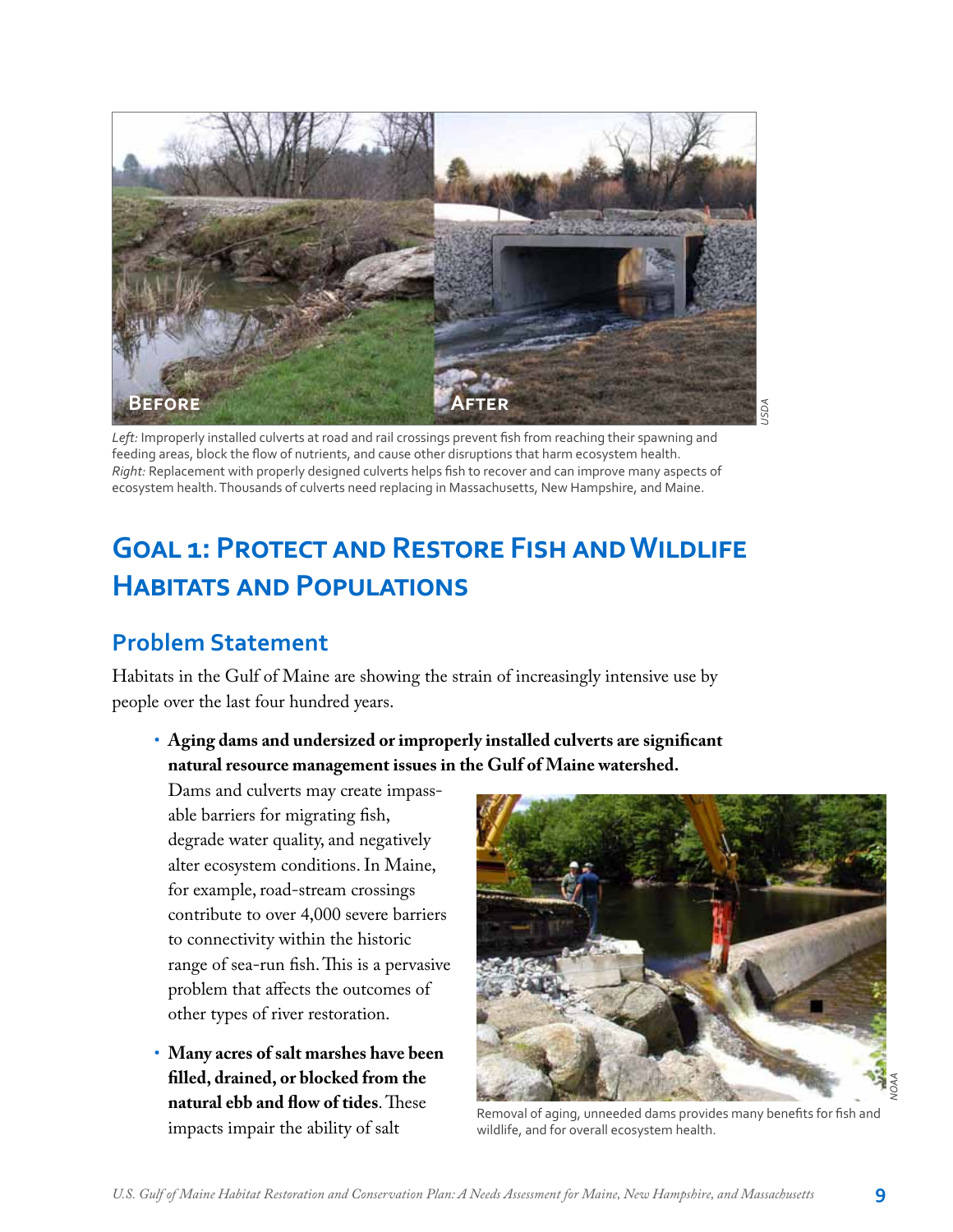marshes to provide nursery habitat for fish, support coastal food webs, and remove pollutants from the water.

- • **Fifty percent of the eelgrass in the North Atlantic has disappeared over the last century.** Main causes are nutrient overloading, dredging, disease, fishing gear that scours the bottom, and damage from boat propellers and anchors. Eelgrass beds play a critical role in shallow estuarine and coastal marine habitats, providing food and shelter for many species.
- • **Seawalls and other structures adjacent to some salt marshes** make it impossible for the marshes to shift inland as sea level rises due to climate change.
- • **For vast areas of the Gulf of Maine, there are no maps of seafloor habitats.** Knowing what types of habitats exist and where they are located is fundamental for management and conservation.

## **Long-Term Goal**

Open and nearshore waters possess a full array of healthy natural habitats required to meet the growth and reproductive needs of fish and wildlife. Open and nearshore waters harbor self-sustaining



Salt marshes (top) and eelgrass beds (middle) are used by many species of birds, fishes, and wildlife. Deep-water corals (bottom) live on the seafloor of the Gulf of Maine. Many seafloor habitats have not yet been mapped.

fish and wildlife communities. Habitats used by fish are healthy and support sustainable commercial, subsistence, and recreational fisheries.

Wetlands are in healthy condition and provide a full range of ecosystem services including hydrologic retention, nutrient and sediment trapping, spawning, nesting, and nursery habitats, and other habitat needs of fish and wildlife. Fish, wildlife, and plant communities and their habitats are protected and conserved. Wetlands in hydrologically modified environments are maintained and improved.

Lakes, streams, rivers, wetlands, and connecting channels are conserved or restored to ensure their connectivity to floodplains. Intact stream corridors sustain native and migratory fishes, other aquatic biota, and wildlife. Barrier-free access to cold and warm water tributary spawning and nursery habitats is sufficient to sustain migratory fishes. Rivers and streams are adequately buffered to reduce sedimentation and nutrient inflow. Islands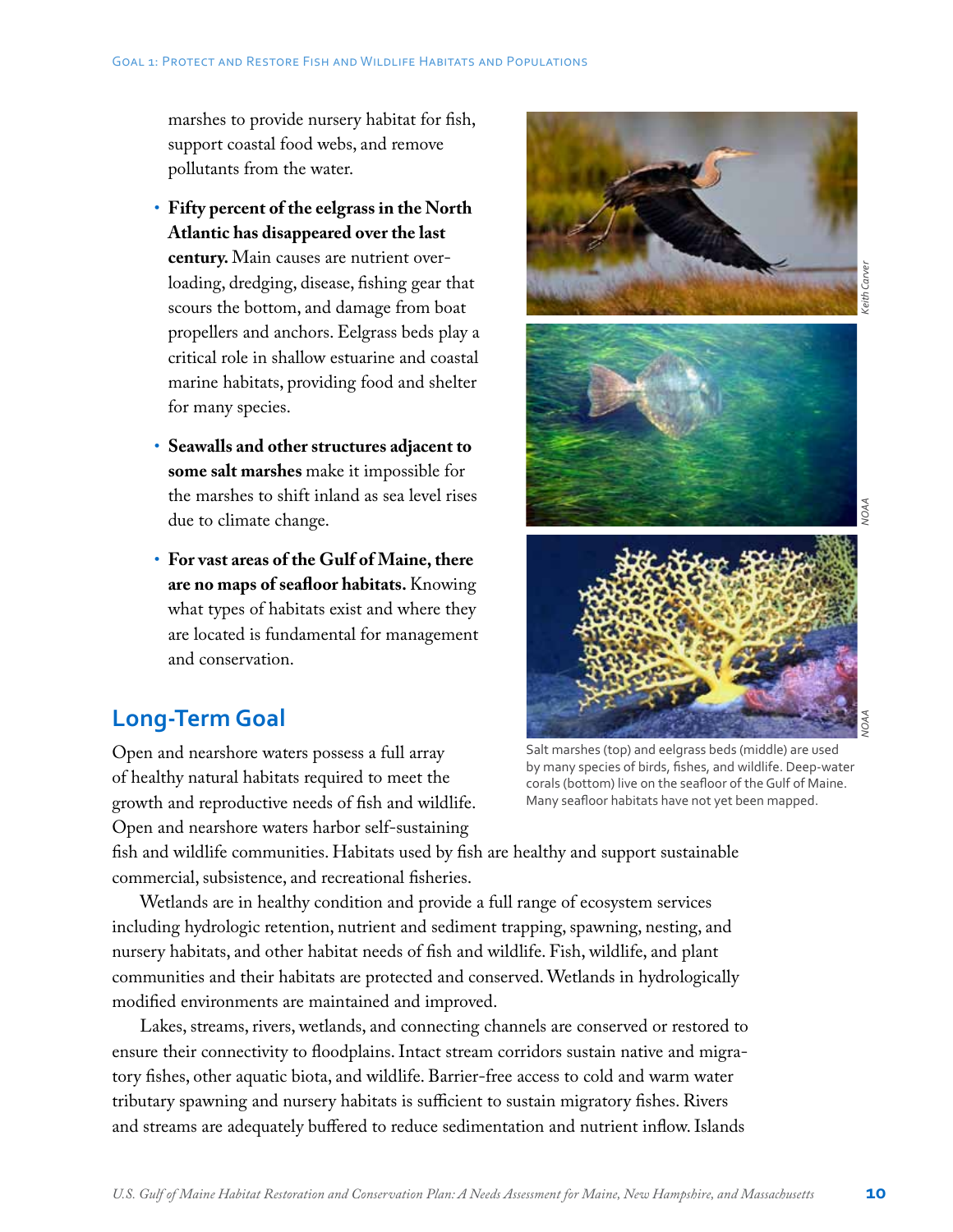with native vegetation support nesting populations of native seabird, waterbird, and shorebird species.

### **Recommendations**

The Strategy Team that estimated the funding needs noted that these recommendations address only the first five years of implementation and that long-term, sustained funding is required at levels commensurate with the shortterm estimates.

#### **Habitats Are Interconnected in the Gulf and Beyond**

Myriad ecological and oceanographic linkages tie habitats together, and each habitat functions as part of the larger Gulf of Maine system. In addition, the Gulf of Maine ecosystem is linked to the ocean beyond. Whales and seals migrate seasonally into the Gulf of Maine from the north and south. Salmon swim to Greenland, tuna to the Gulf of Mexico, and striped bass to the mid-Atlantic. Within the Gulf of Maine, the movement of water plays a major role in the interconnection of habitats by transporting nutrients, food, larvae, sediments, and pollutants among them. Many marine species rely on different habitats in different parts of their life cycle. For example, lobsters begin life as larvae that drift in the water before settling onto the seafloor, and as juveniles they hide among pebbles or cobbles. As adults, lobsters move into open habitats, such as sandy bottom or rocky outcrop, because they are less vulnerable to predators. The ecological linkages among marine habitats are unlike terrestrial habitats and present a special challenge for resource managers and policy makers who must consider the Gulf of Maine ecosystem as a regional, interconnected system. This integrative approach is the foundation of ecosystem-based management and marine spatial planning, which are major elements of the U.S. national ocean policy.

### **Issue 1.1: Barriers in Rivers and Streams** Short-term (5-year) Need: \$62,100,000

Hundreds of rivers and streams have manmade barriers—undersized and improperly installed culverts and unneeded dams—that block fish from their spawning grounds and that impair the health of the ecosystem.

Priority Action 1.1.1: Improve stream flow at road crossings (culverts and bridges). Priority Action 1.1.2: Remove unneeded dams or install fish passage.

Key Outcomes:

- An increase in forage fish, which spend part of their time in rivers and estuaries, will support the recovery of striped bass, cod, and other fish stocks.
- Imperiled species such as Atlantic salmon and rainbow smelt will be able to reach their historical spawning places in rivers.
- • Rivers and streams will regain physical processes that are critical in the development, sustainability, and resilience of key habitats.

### **Issue 1.2: Degraded Habitats** Short-term (5-year) Need: \$84,488,000

Vital coastal habitats—salt marshes, seagrass beds, shellfish beds, islands, and estuaries—have been degraded by centuries of coastal development. Methods are available for restoring these habitats to a healthy condition, but budgetary constraints have limited the number of sites that have been restored.

Priority Action 1.2.1: Assess and restore degraded habitat by removing dredge spoils, planting vegetation, removing tidal restrictions, and other methods.

Priority Action 1.2.2: Conduct hydrology studies, remote sensing, mapping, and restoration.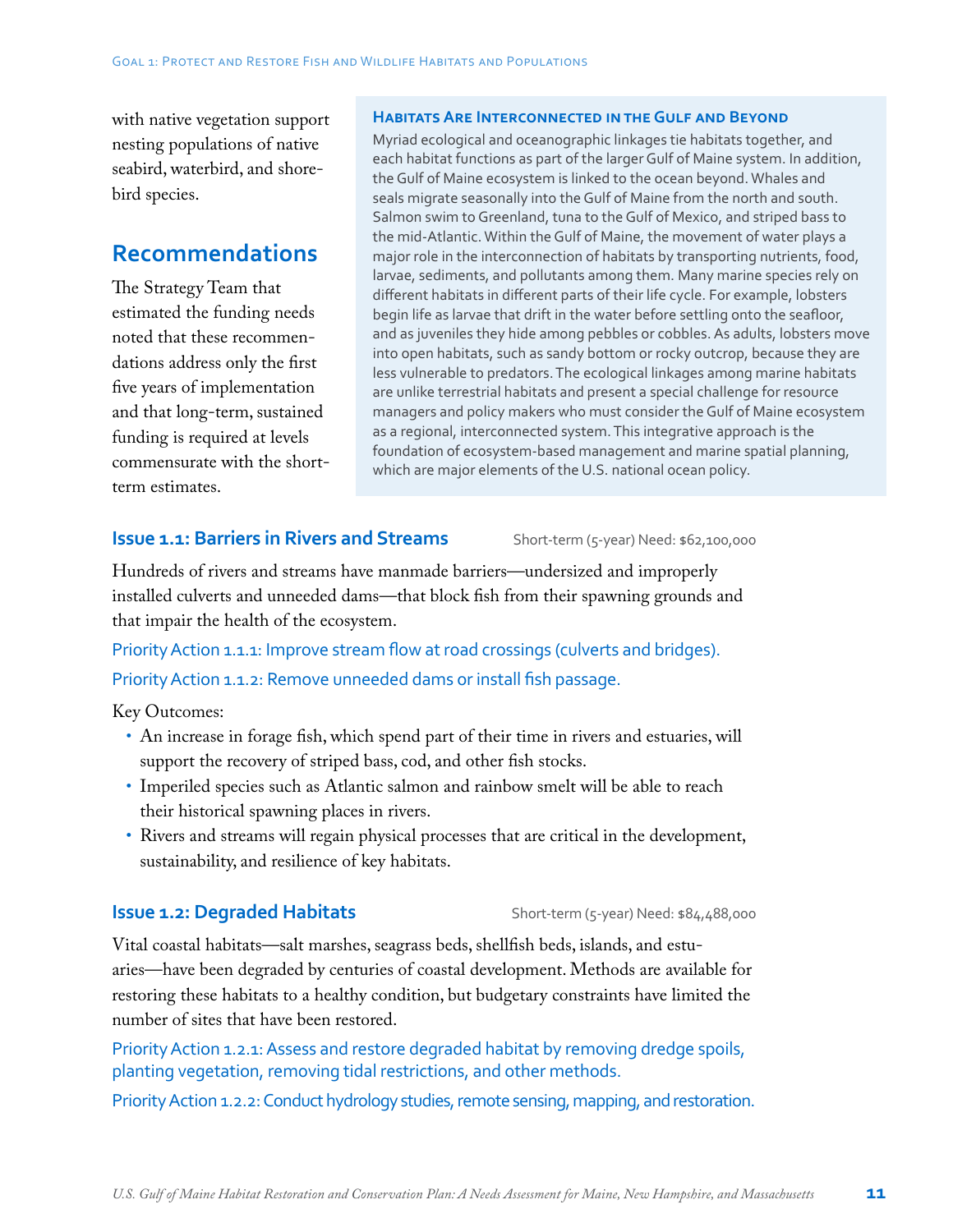Key Outcomes:

- The economy will be strengthened as many habitat restoration projects are ready to be implemented and will employ workers such as construction laborers, scientific technicians, and database programmers. The fishing industry will benefit because many fish species rely on these habitats for food, shelter, and nurseries.
- Wildlife populations will benefit from healthy native habitats.
- • The ecosystem's overall health will improve and become more resilient to climate change and other stressors.

### **Issue 1.3: Decline of Shoreland Habitats** Short-term (5-year) Need: \$47,000,000

Healthy shorelands are essential for the survival of many species of birds, fish, and wildlife, and key areas of coastal land must be protected to sustain ecosystem health.

Priority Action 1.3.1: Prioritize, acquire, and protect key parcels of coastal land.

Key Outcome:

• Fish stocks, birds, mammals, and other wildlife that play important roles in the Gulf of Maine ecosystem will recover and be sustained because they will have suitable habitat on coastal lands and in shallow waters.

Note regarding Issue 1.3: Members of the Strategy Team are mindful that a complementary initiative, the Blue Ribbon Commission on Land Conservation, in its *2010 Report to the Governors* [of New England] (http://efc.muskie.usm.maine.edu/docs/2010\_clc\_report. pdf ) identified hundreds of millions of dollars that need to be invested by Congress in a variety of regional and national programs that would conserve critical habitat lands in the Gulf of Maine states. To avoid duplication of effort, the Commission's report is included by reference in this Plan, and its recommendations are in addition to the funds herein identified.

### **Issue 1.4: Lost Fishing Gear** Short-term (5-year) Need: \$2,850,000

Vast numbers of lost and discarded fishing nets and lobster traps have accumulated in the Gulf of Maine. They continue to "ghost fish," needlessly catching fish and lobster, and they maim or kill whales, seals, dolphins, and sea turtles. Some ghost gear ends up on shores and beaches, creating an unsightly and dangerous nuisance. Ghost gear often gets concentrated by ocean currents and creates costly hazards for commercial fishing

Priority Action 1.4.1: Locate and remove ghost fishing gear and lobster traps.

Key Outcomes:

- Fish and lobster stocks will have more opportunity to increase when this cause of mortality is reduced, supporting greater yields for commercial fishing.
- Whales, dolphins, and sea turtles will suffer fewer injuries and deaths.
- Shores and beaches will be cleaner and safer.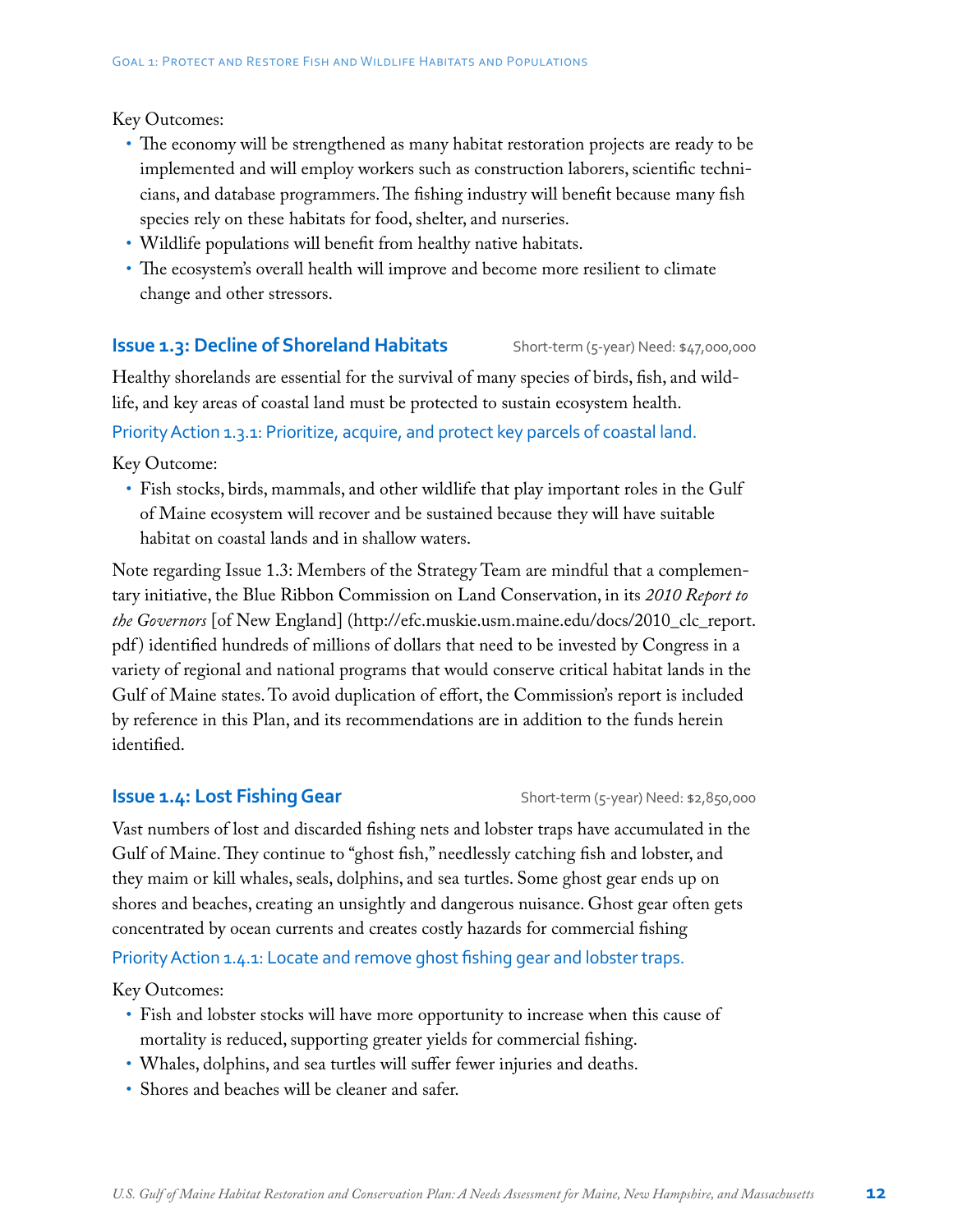### **Issue 1.5: Habitat Mapping** Short-term (5-year) Need: \$21,550,000

Little information is available about where different habitats are located on the seafloor. This information is critical for resource management and restoration. Technologies such as multibeam sonar exist for mapping seafloor habitats, but only a small part of the Gulf of Maine has been habitat-mapped because of insufficient funding.

Priority Action 1.5.1: Conduct mapping of seafloor habitats in the Gulf of Maine and make the maps available for resource management and restoration.

Key Outcome:

• Resource managers and stakeholders will use seafloor habitat maps to improve decision-making in many aspects of protecting and restoring the Gulf of Maine, leading to a healthy ecosystem and economy.



This conceptual diagram shows how multibeam sonar can be used to map seabed habitats.

### **Issue 1.6: Monitoring Fish and Wildlife** Short-term (5-year) Need: \$49,525,000

Monitoring the size of the region's populations of fish and wildlife is necessary in order to know if they are increasing or decreasing, and to determine if management actions intended to restore them are effective. Currently, little monitoring happens due to insufficient funding.

Priority Action 1.6.1: Implement a regional, coordinated monitoring program for species of interest for management and restoration. Integrate the results into adaptive management processes.

Key Outcome:

• Monitoring will allow faster, stronger recovery of fish and wildlife through adaptive management.

## **Total Short-Term (5-Year) Need for Goal 1: \$267,513,000**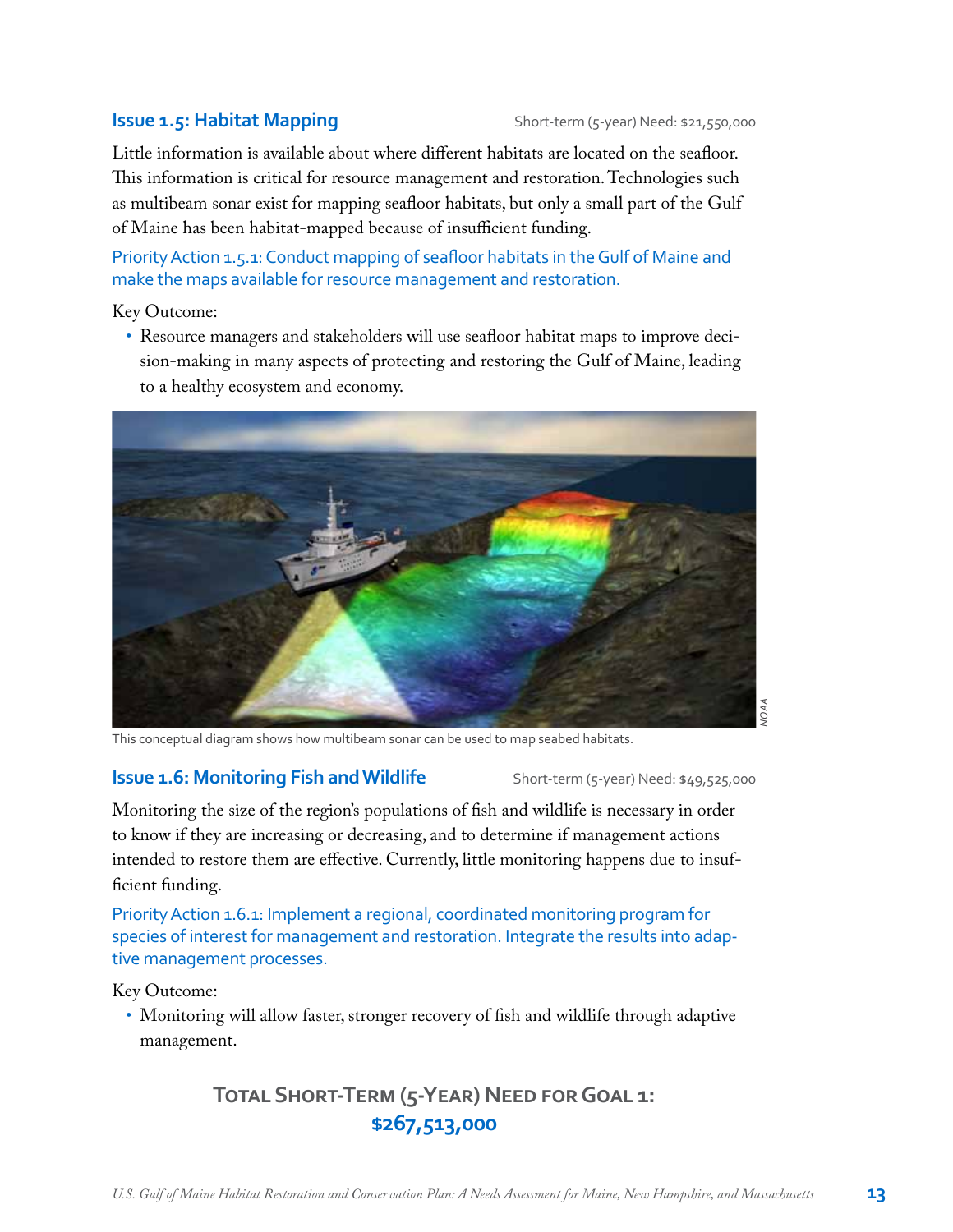

## **Goal 2: Provide Clean, Healthy Coastal Waters**

## **Problem Statement**

The health of ocean and coastal waters is determined, for the most part, by levels of dissolved oxygen, nutrients, bacteria, and toxic pollutants, as well as habitat quality and the health of the biological community. Assessments of these parameters help to determine whether waters can support a full and diverse range of marine life and a full range of human uses (recreational and commercial).

When dissolved oxygen levels fall below a certain threshold, which varies for each plant and animal species, marine life will die. Nutrients such as nitrogen can overstimulate the growth of aquatic plants, causing blooms of algae that then die, depleting oxygen levels and killing off other species. Bacteria are a natural component of estuarine and marine food chains, but human sewage can contain disease-causing bacteria and viruses that pose a risk to public health through contact (swimming) or consuming seafood. Bacteria-laden stormwater routinely prompts closure of shellfish beds and swimming beaches. Approximately 25 percent of Casco Bay, Maine, for example is typically closed to shellfish harvesting, primarily because of pollution by fecal bacteria.

Streams and rivers that feed into the Gulf of Maine carry far more than fresh water. They contain polluted sediments and organic matter that react chemically with salt water and settle to the seabed. Toxic contamination from point sources such as industrial and sewage treatment plant discharges has declined in the past three decades, but the Gulf of Maine continues to receive extensive contamination from non-point sources such as stormwater runoff. Unhealthy levels of toxic contaminants found in fish and wildlife tissues demonstrate an environmental legacy of past pollution and also that atmospheric deposition of pollutants and disposal of pharmaceuticals and personal care products is an ongoing cause for concern.

## **Long-Term Goal**

The rivers, lakes, and coastal and ocean waters of the Gulf of Maine and its watershed have healthy water quality without human-caused impairments. Municipal wastewater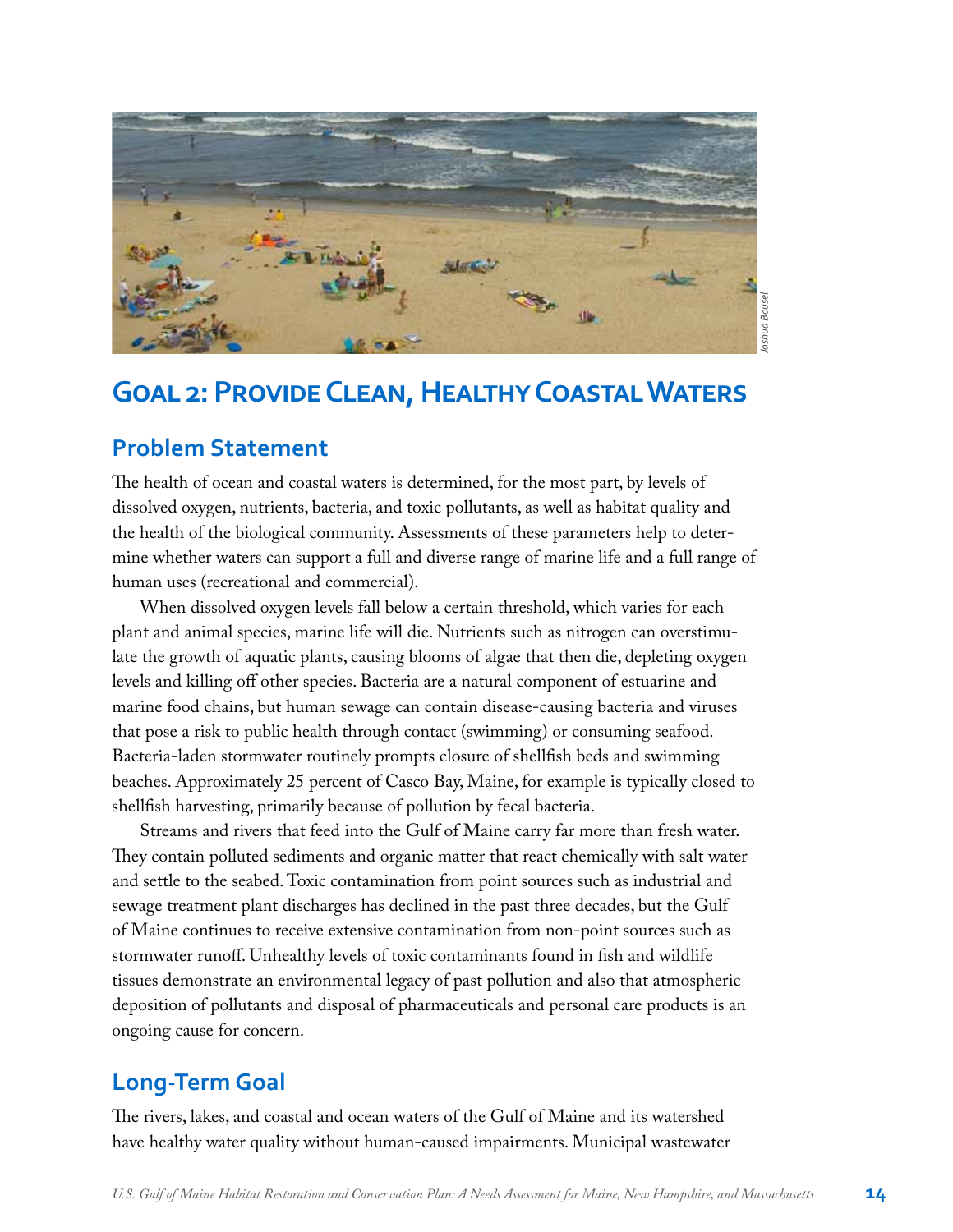and stormwater treatment systems are upgraded, and their capacity is sufficient to handle projected needs. Septic systems within the region are upgraded and function properly, or are they connected to municipal systems. Non-point sources of pollution (e.g., agricultural, urban runoff, marinas, and vessel waste streams) are abated. The majority of potential contaminants such as personal care products and pharmaceuticals are evaluated and addressed. No-discharge zones have been designated in coastal waters, and adequate facilities are available for safe discharge and treatment of sewage from ships and vessels in harbors and nearshore waters.

### **Recommendations**

The Strategy Team that estimated the funding needs noted that these recommendations address only the first five years of implementation and that long-term, sustained funding is required at levels commensurate with the short-term estimates.

### **Issue 2.1: Outdated Sewage Facilities** Short-term (5-year) Need: \$2,504,011,000

Many municipalities and industrial facilities use outdated sewage treatment facilities that release effluent into coastal waters where people swim and harvest seafood. Significant additional funding is necessary to modernize the existing sewage treatment facilities.

Priority Action 2.1.1: Upgrade municipal and industrial sewage treatment systems and combined sewer overflow systems to meet ecologically appropriate standards, including nutrient standards.

Key Outcomes:

- Risks to human health will be reduced.
- • Commercial shellfish harvesters, recreational harvesters, restaurants, and tourist destinations will benefit economically as better water quality means fewer closures of shellfish beds.
- Fewer beaches will be closed.
- • Tourism-related businesses will not suffer the economic impacts of poor water quality.
- Fish and wildlife will become more robust with greater potential to increase their numbers, providing benefits for commercial and recreational fishermen.
- Marine species and ecosystems may be more resilient to climate change and other stressors, as healthy water quality produces healthy salt marshes, seagrass beds, beaches, rivers, and other habitats.

### **Issue 2.2: Non-Point Source Pollution** Short-term (5-year) Need: \$140,430,000

Rainwater and snowmelt carry many pollutants—pesticides, petroleum products, fertilizers, sediment, and more—from land into rivers and the ocean. This process is called non-point source pollution because it does not come from a clearly identifiable point such as a sewage pipe. Non-point source pollution is a major cause of water pollution, but existing funding falls far short of addressing this challenging and expensive problem.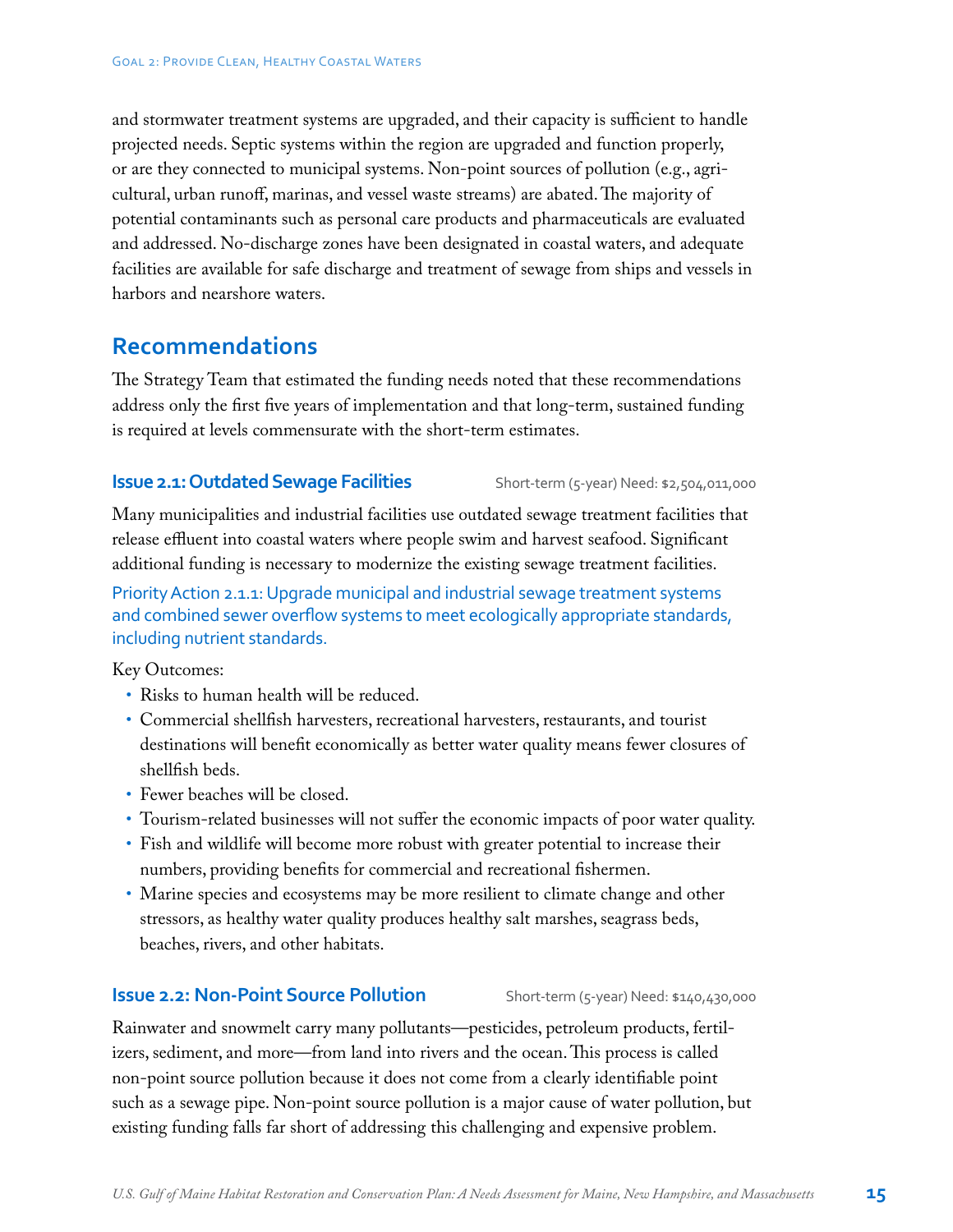Priority Action 2.2.1: Locate, prioritize, resolve, and prevent causes of non-point source pollution through an integrated program of data collection, mitigation projects, and proactive management practices.

Priority Action 2.2.2: Reduce the impact of stormwater by upgrading stormwater systems and by identifying, correcting, and preventing stormwater sources.

Key Outcomes:

- Risks to human health will be reduced.
- • Commercial shellfish harvesters, recreational harvesters, restaurants, and tourist destinations will benefit as better water quality means fewer closings of shellfish beds.
- • Fewer beaches will be closed.
- Tourism-related businesses will not suffer the economic impacts associated with poor water quality.
- Fish and wildlife will become more robust with greater potential to increase their numbers, providing benefits for commercial and recreational fishermen.



Shellfish harvesters will benefit from cleaner water and fewer closings of shellfish beds.

• Marine species and ecosystems may be more resilient to climate change and other stressors, as healthy water quality produces healthy salt marshes, seagrass beds, beaches, rivers, and other habitats.

### **Issue 2.3: Pollution Discharge from Vessels** Short-term (5-year) Need: \$3,060,000

Many boats and ships discharge their wastewater, solid waste, and oil directly into the ocean instead of storing or treating the pollutants. Most ports and harbors do not have facilities to receive sewage and other waste streams from vessels.

Priority Action 2.3.1: Designate no-discharge zones in the ocean and provide port facilities for boats and ships to dispose all of their waste streams (wastewater, solid waste, oil).

Key Outcomes:

- Risks to human health will be reduced.
- • Commercial shellfish harvesters, recreational harvesters, restaurants, and tourist destinations will benefit economically as better water quality means fewer closures of shellfish beds.
- Fewer beaches will be closed.
- • Tourism-related businesses will not suffer the economic impacts associated with poor water quality.
- • Fish and wildlife will become more robust with greater potential to increase their numbers, providing benefits for commercial and recreational fishermen.
- Marine species and ecosystems may be more resilient to climate change and other stressors, as healthy water quality produces healthy salt marshes, seagrass beds, beaches, rivers, and other habitats.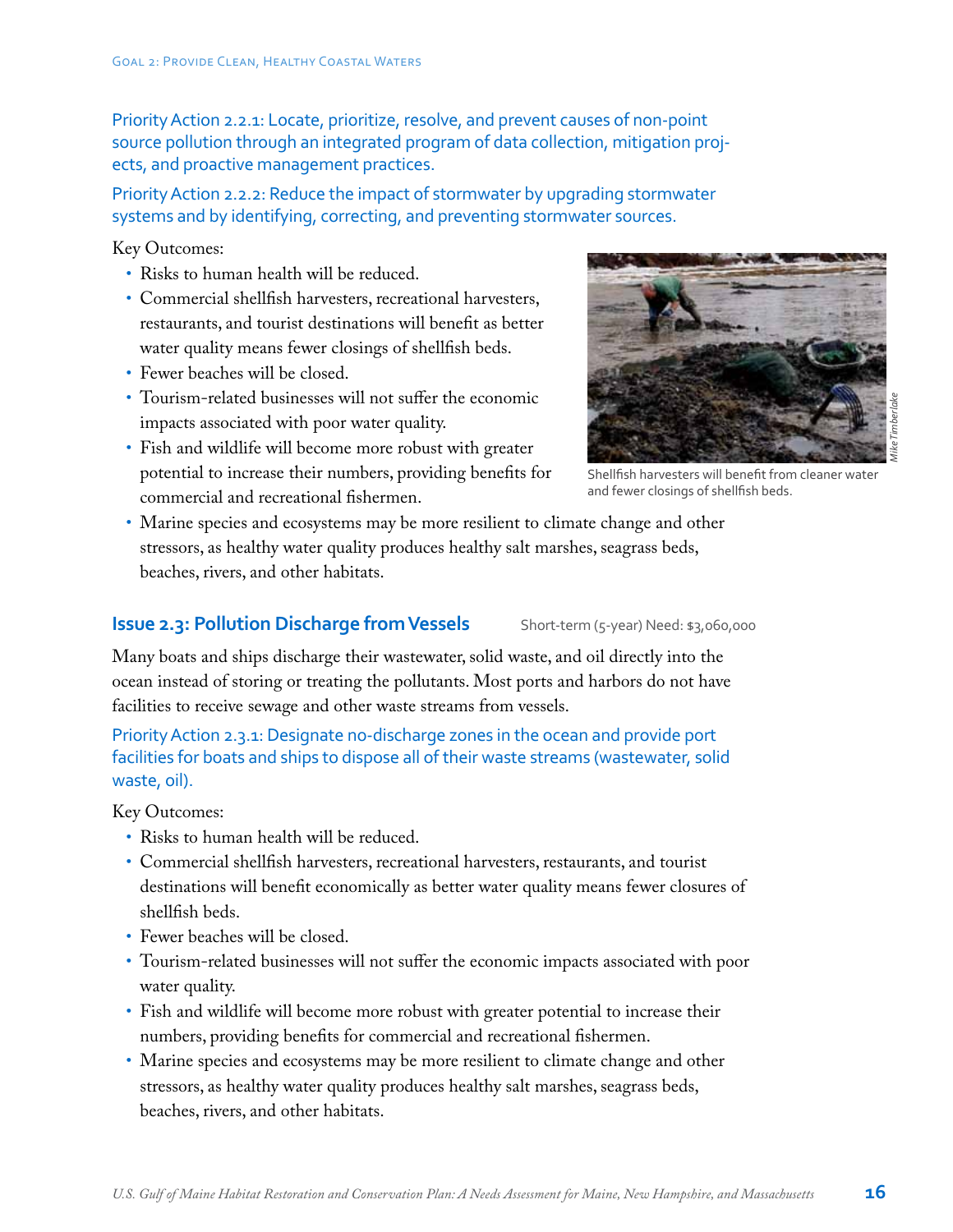### **Issue 2.4: Toxic Sediment** Short-term (5-year) Need: \$11,500,000

Toxic substances—some of which have been banned for decades—persist in seafloor sediments and riverbeds in the region, presenting a health risk to people and wildlife.

Priority Action 2.4.1: Remediate contaminated sediment at priority sites in coastal waters and rivers.

Key Outcomes:

- Risks to human health will be reduced.
- • Fish and wildlife will become more robust with greater potential to increase their numbers, providing benefits for commercial and recreational fishermen.
- Marine species and ecosystems may be more resilient to climate change and other stressors.

**Issue 2.5: Water Testing** Short-term (5-year) Need: \$30,625,000

Water quality testing throughout the region is conducted to identify places with elevated levels of bacteria; to locate sources of pollution; and to evaluate pollution-control programs. Existing water quality testing is insufficient in geographic scope and frequency to provide the necessary information. In addition, new types of pollution are emerging as concerns (e.g., prescription drugs), but existing water quality testing programs are unable to monitor these substances. Toxic red tides are becoming more frequent and intense, making it necessary to conduct more water quality testing.

Priority Action 2.5.1: Expand the frequency and geographic coverage of water testing and implement state-of-the-art monitoring protocols.

Key Outcomes:

- Human health will improve.
- • Commercial shellfish harvesters, recreational harvesters, restaurants, and tourist destinations will benefit economically as better water quality means fewer closures of shellfish beds.
- Fewer beaches will be closed.
- • Tourism-related businesses will not suffer the economic impacts associated with poor water quality.
- • Fish and wildlife will become more robust with greater potential to increase their numbers, providing benefits for commercial and recreational fishermen.
- Marine species and ecosystems may be more resilient to climate change and other stressors, as healthy water quality produces healthy salt marshes, seagrass beds, beaches, rivers, and other habitats.

## **Total Short-Term (5-Year) Need for Goal 2: \$2,689,626,000**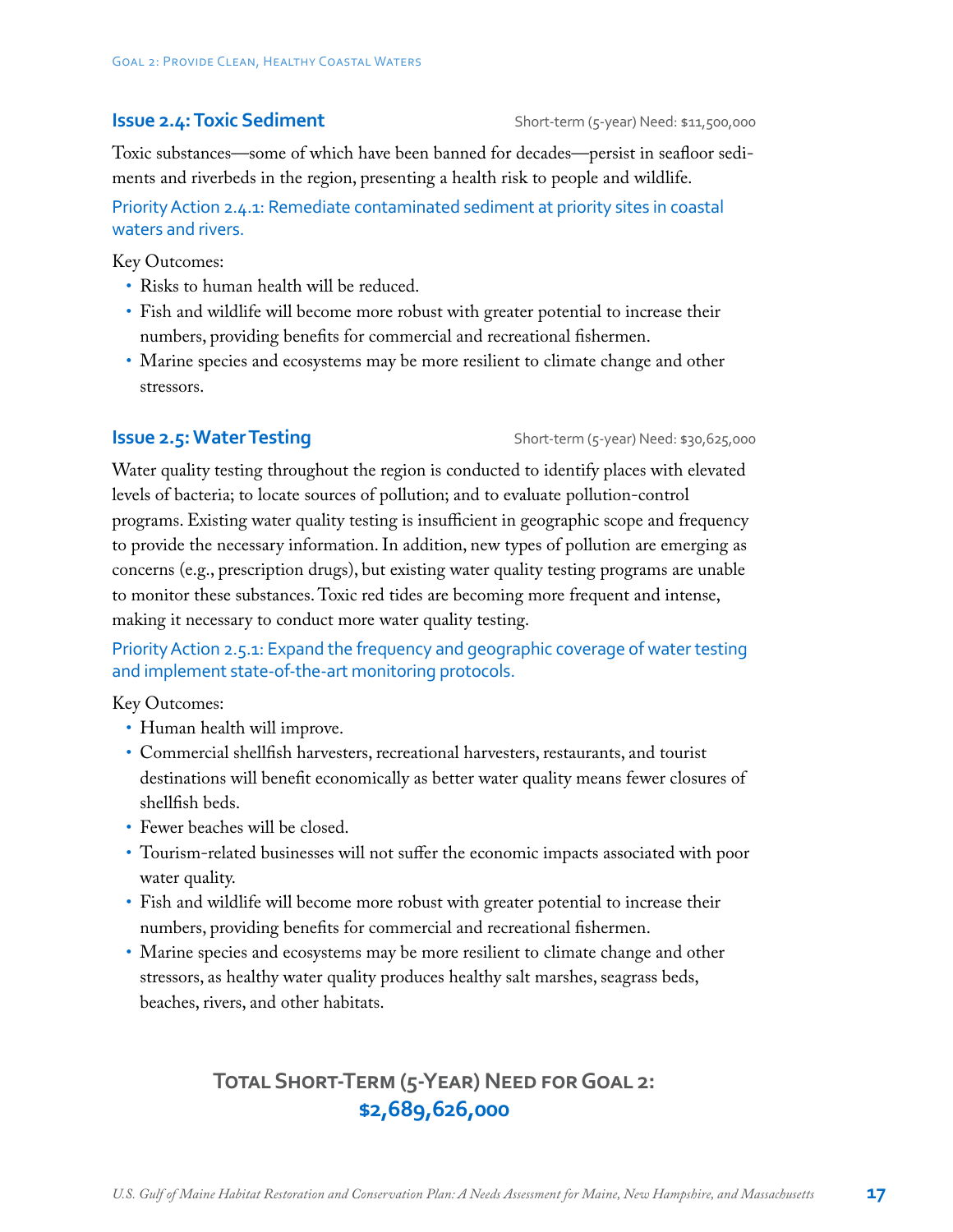

## **Goal 3: Provide Science, Planning, and COMMUNICATION REQUIRED FOR REGIONAL Ocean Management, Marine Spatial Planning, and Ecosystem-Based Management**

## **Problem Statement**

Scientific investigations, planning, and implementation of habitat restoration and protection in the Gulf of Maine are conducted by multiple organizations at different scales and times. However, communication and coordination among organizations is limited and uneven across the states, subregionally, and at the local level. This has important consequences because coastal and marine habitats throughout the Gulf of Maine are linked in a regional-scale ecosystem, which demands a cohesive regional approach to management. Fragmentation of science, planning, and communication has the following consequences:  $\begin{bmatrix} 0 & 1 & 0 \\ 0 & 0 & 1 \end{bmatrix}$  is the set of high sediment layer over  $\begin{bmatrix} 1 & 0 \\ 0 & 1 \end{bmatrix}$ f in the Guif of Maine are conducted by multiple organizations at different scales and

- Existing habitat restoration, conservation, and management actions are often not integrated among management sectors and geographies, reducing their combined effectiveness.
- Absence of a Gulf-wide habitat monitoring program and a complete set of ecosystem health indicators prevents us from knowing about changes in the ecosystem, understanding the causes, and evaluating the effects of management, restoration, and conservation efforts.
- Existing scientific information and knowledge are underutilized due to insufficient communication of policy- and management-relevant science.
- Numerous aspects of the coastal and marine environment remain unexamined by science, and their implications and interactions are little understood.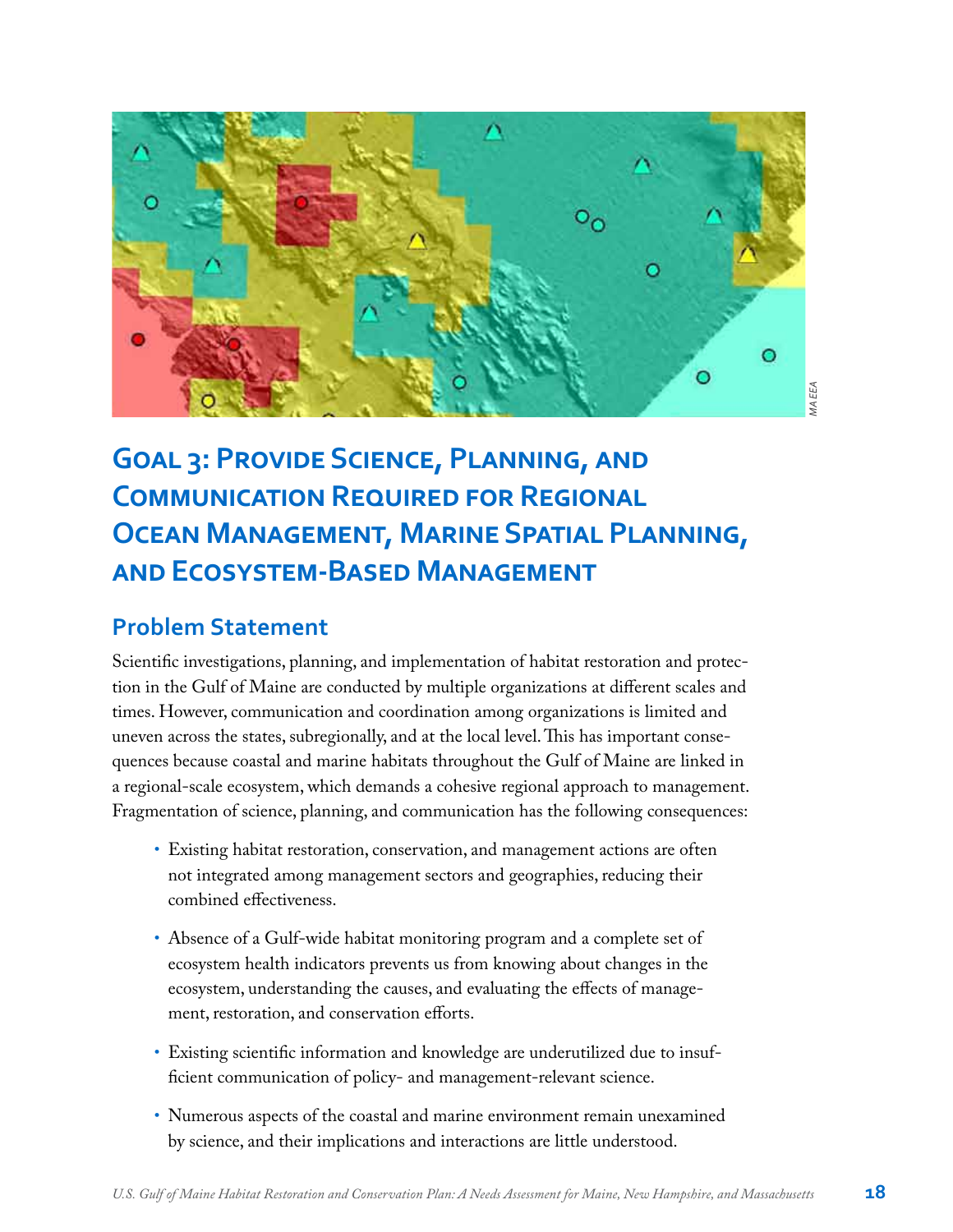- Conflicts among uses of the Gulf's waters (e.g., fishing, recreation, ocean energy, shipping) are accelerating and often span multiple jurisdictions.
- Habitat restoration and land conservation efforts are often opportunistic and lack accepted protocols enabling consistency of approaches.
- • Among the public and decision-makers, full appreciation of the region's restoration and conservation challenges is uneven, as is the value of conserving and restoring the coastal resources of the Gulf of Maine and the benefits of these activities to coastal communities.
- Messages about habitat restoration and land conservation are inconsistent and sometimes confusing, potentially reducing the eventual impact of these efforts.

To restore and protect its valuable ecosystem and to sustain its economy, the Gulf of Maine region requires expanded capacity for management-relevant science, integrated planning, and communication. Such capacity is essential for all Goals and Priority Actions in this document, and it is featured in the Executive Order signed by President Obama in July 2010 establishing a National Policy for the Stewardship of the Ocean, Coasts, and Great Lakes. The U.S. Commission on Ocean Policy (2004) and the Pew Oceans Commission (2003) also emphasize the need for integration, coordination, and communication in order to advance regional-scale ocean and coastal management. These capacities lie at the heart of ecosystem-based management, marine spatial planning, and regional ocean governance, as outlined in the Executive Order. The Priority Actions of Goal 3 address these needs and are required for the Priority Actions to have an impact greater than the sum of their parts.

## **Long-Term Goal**

The Gulf of Maine ecosystem is vibrant, healthy, and resilient to climate change. A sufficient amount of each habitat is in good condition and capable of fulfilling its natural role in generating ecosystem services that people need and want. People who live and work around the Gulf of Maine find that management of this shared marine resource reflects and is responsive to their values and needs. People engaged in planning and conservation for the Gulf of Maine have easy access to data and information that they need for regional ocean management. They have a network of other stakeholders with whom they can interact to share ideas, information, and viewpoints.

### **Recommendations**

The Strategy Team that estimated the funding needs noted that these recommendations address only the first five years of implementation and that long-term, sustained funding is required at levels commensurate with the short-term estimates.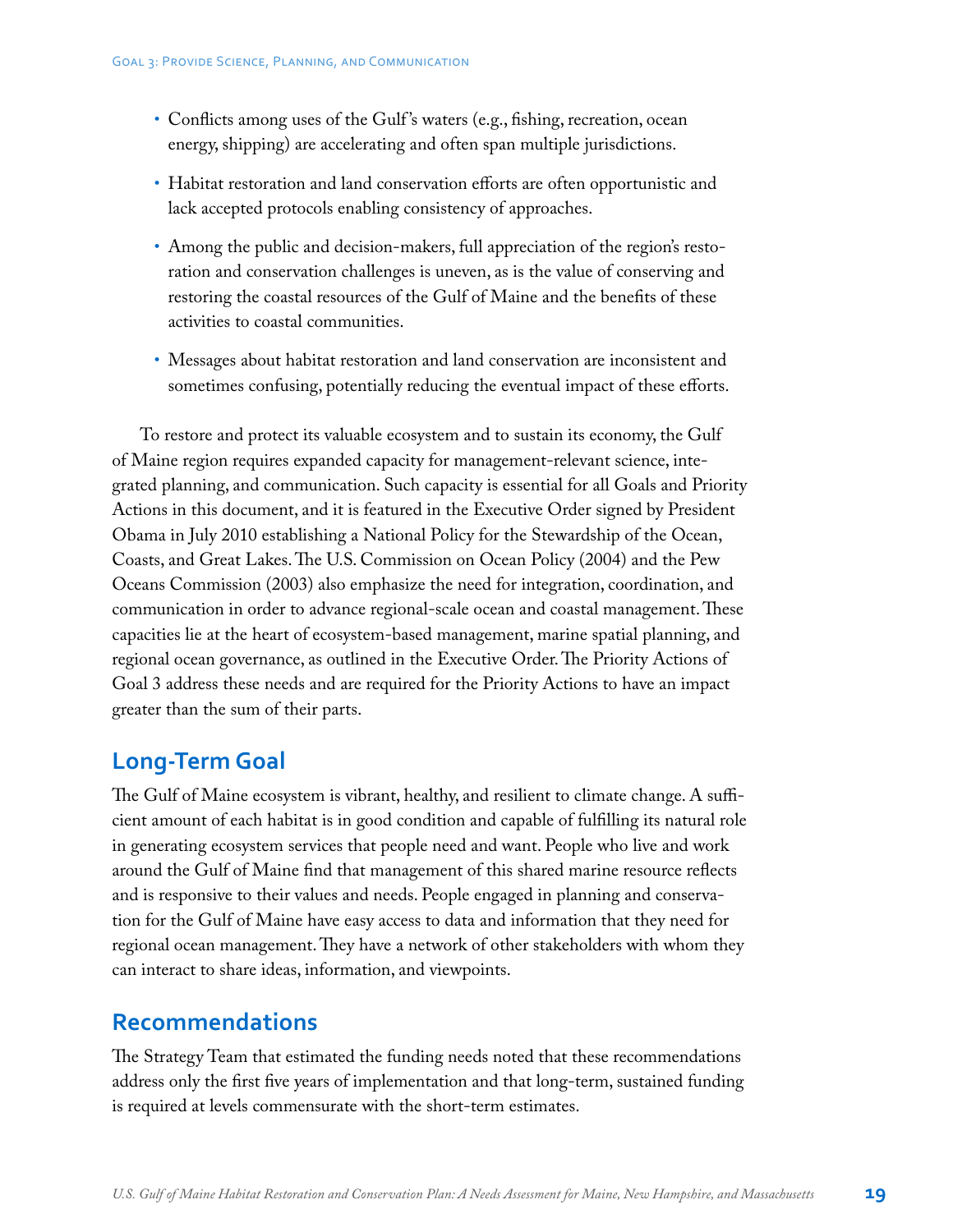### **Issue 3.1: Regional Integration of Habitat Restoration, Conservation, and Management Actions** Short-term (5-year) Need: \$16,500,000

Existing habitat restoration, conservation, and management actions are often not integrated across management sectors and geographies, reducing their combined effectiveness.

Priority Action 3.1.1: Conduct a regional planning process for implementation of all funded Priority Actions that (a) engages diverse stakeholders and decision-makers, (b) accurately reflects their values and priorities, (c) integrates across management sectors and geographies, and (d) is based on sound science.

Key Outcome:

• An integrated, comprehensive regional implementation plan for restoring and managing the Gulf of Maine is developed to strengthen the regional economy, restore and sustain the health of ecosystem, and reflect the values and meet the socioeconomic needs of the people who live and work around the Gulf of Maine. The Priority Actions provide a regional framework for action toward the Goals. Implementation will seek to generate the greatest possible net long-term benefit to society from the ecological services provided by the Gulf of Maine.

### **Issue 3.2: Analysis of Ecosystem Changes** Short-term (5-year) Need: \$1,750,000

The absence of a Gulf-wide habitat-monitoring program and a set of ecosystem health indicators prevents people from knowing about changes in the ecosystem, understanding the causes, and evaluating effects of management, restoration, and conservation efforts.

Priority Action 3.2.1: Fully implement the Habitat Monitoring Partnership, the Ecosystem Indicator Partnership, and a socioeconomic monitoring program to provide essential information for adaptive management.

Key Outcome:

• Critical information will be available for sustainable use and adaptive management.

### **Issue 3.3: Communication of Policy- and Management-Relevant Science** Short-term (5-year) Need: \$3,400,000

Existing scientific information and knowledge are underutilized due to insufficient communication of policy- and management-relevant science in salient, credible, and userfriendly forms. People with a professional or personal interest in the region's ocean issues have no way to engage with each other to become informed and pursue solutions.

Priority Action 3.3.1: Establish a regional communications program that provides (a) educational and outreach opportunities and materials to increase public and decision-maker understanding of coastal resources (e.g, findings from regional habitat monitoring programs and ecosystem indicators), the economic values associated with restoration and conservation, and scientifically sound methods for restoring and sustaining the Gulf of Maine, and (b) a mechanism for stakeholders and decision-makers involved in regional planning to interact meaningfully on an ongoing basis.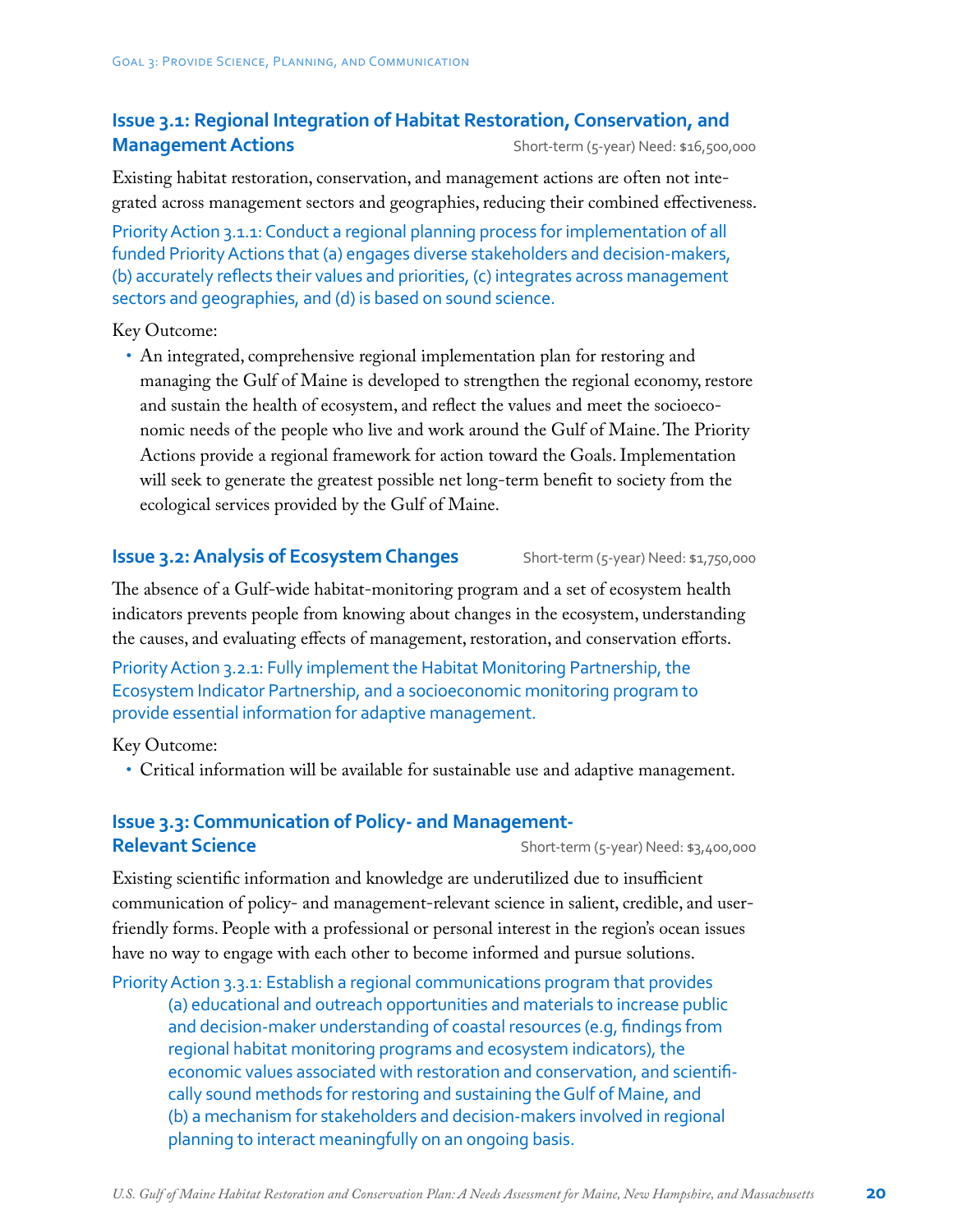Key Outcome:

• Managers, policy makers, and stakeholders will have the information they need to make well-informed decisions on the use and management of the Gulf of Maine, and they will have a mechanism to share information and viewpoints with other people across sectoral and geographic boundaries.

### **Issue 3.4: Data and Decision Support for Ecosystem-Based Management and Marine Spatial Planning** Short-term (5-year) Need: \$4,300,000

Competing uses and values of the marine environment (e.g., fishing, ocean energy, shipping, recreation) and cumulative ecological impacts are accelerating and often span multiple jurisdictions. The national ocean policy signed by President Obama in 2010 calls for implementation of ecosystem-based management (EBM) and coastal and marine spatial planning (CMSP) as frameworks for addressing cumulative impacts and conflicts among uses. EBM and CMSP both require access to large amounts of diverse data on a regional scale and tools for using the data to support decision-making.

Priority Action 3.4.1: Develop an integrated, regional data management network that is robust with searchable metadata, user friendly, and interoperable with existing state, federal, and non-government data management investments.

Key Outcome:

• Implementation of ecosystem-based management and coastal and marine spatial planning will be timely, efficient, and based on the best available information, leading to reduction in conflicts among ocean uses and deleterious cumulative impacts.

### **Issue 3.5: Oversight, Coordination, and Evaluation of Regional Priority Actions** Short-term (5-year) Need: \$3,750,000

Implementation of restoration and conservation at the regional scale requires oversight, coordination, and evaluation. There is no mechanism currently in place to serve these functions.

Priority Action 3.5.1: Establish a program office or other administrative framework and designate personnel for managing, coordinating, and evaluating the regional initiative.

Key Outcome:

• The regional initiative for restoration and conservation of the Gulf of Maine will be implemented effectively and produce successful, measurable outcomes.

## **Total Short-Term (5-Year) Need for Goal 3: \$29,700,000**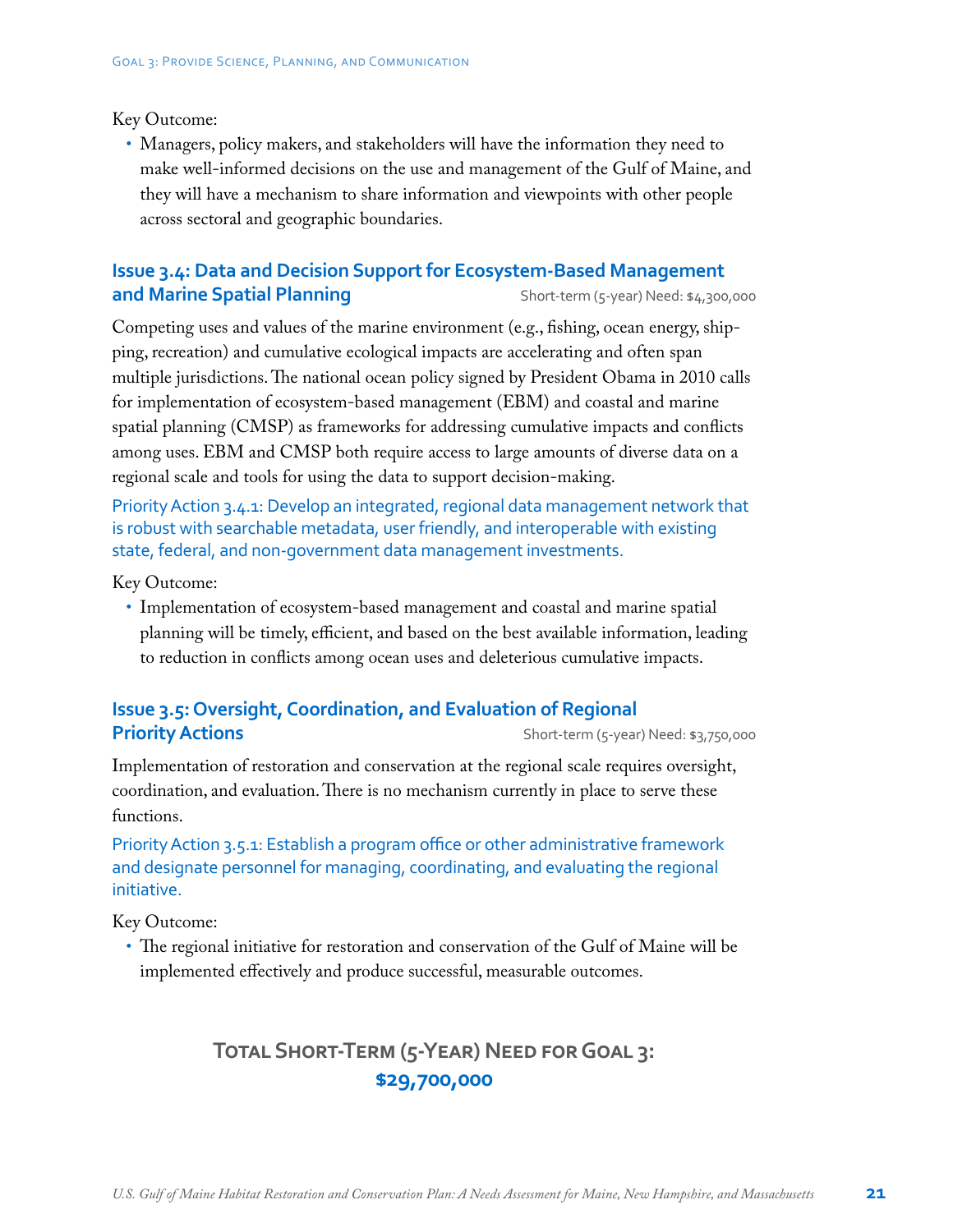

*Mike Timberlake*

Climate change is expected to cause increases in storm damage and erosion of coastal habitats.

## **Goal 4: Promote Resilience to Climate Change**

### **Problem Statement**

Climate change already affects the Gulf of Maine and its watershed, and its influence will continue to grow. All aspects of marine and coastal management must now be viewed as occurring in the context of a changing climate.

Experts predict that during the next hundred years, sea surface temperature in the Gulf of Maine will rise 2 to 6°F, and sea level will rise at rates of approximately 0.7 to 2.3 inches per year, depending on emission levels, location, and season (Frumhoff et al. 2007).

Changes in marine and coastal ecosystems related to climate change will have serious effects on people who live on or near the coast (Frumhoff et al. 2007). In the Gulf of Maine, changes in ocean circulation, runoff of freshwater from land, and seawater acidity, temperature, salinity, and nutrients are likely to affect coastal development and infrastructure; non-native species invasions; harmful algal blooms; spread of pathogens and diseases; and fish stocks, particularly cod, lobsters, and Georges Bank scallops and groundfish (Frumhoff et al. 2007; Trenberth 2005; Wake et al. 2006).

The effects of climate change on the ocean and coasts will influence human uses of the ocean, economic development, and biological diversity of the seas. For policy makers, the challenge is to understand and manage around uncertainties related to climate change and its impacts.

The *Plan* focuses primarily on the need for regional action to prepare for and mitigate the impacts of climate change, rather than on addressing the cause of climate change. The Priority Actions will provide the ecosystem and economy with resilience to climate change and reduce negative impacts.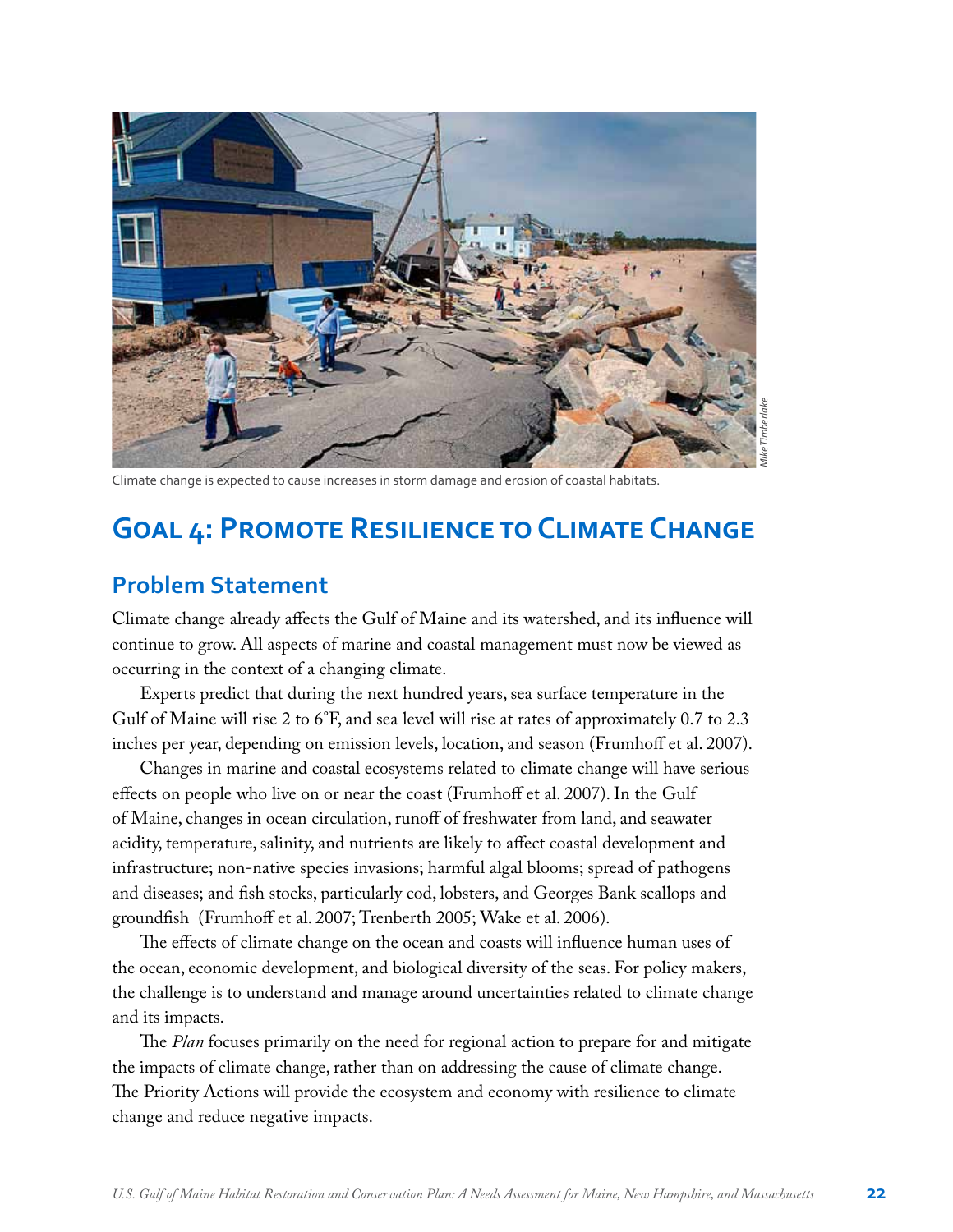## **Long-Term Goal**

People have a strong base of information about the impacts of climate change on habitats in the Gulf of Maine. A science-based plan developed with broad participation of decision-makers and stakeholders guides coordinated regional efforts to adapt and promote resilience to climate change. Interactive decision support systems help people to use accurate information to understand possible future scenarios and to weigh tradeoffs among management alternatives. Erosion of coastal habitats due to sea level rise is mitigated, and priority habitats, such as bird nesting areas of dunes, are restored. As sea level rises, salt marshes are able to migrate into higher land areas, which have been protected for this purpose, and continue to perform their valuable ecological functions, particularly in support of fish stocks.



## **Recommendations**

The Strategy Team that estimated the funding needs noted that these recommendations address only the first five years of implementation and that long-term, sustained funding is required at levels commensurate with the short-term estimates.

### **Issue 4.1: Understanding Impacts of Climate Change on Habitats Short-term (5-year) Need: \$8,500,000**

Planning for and adapting to climate change requires accurate, reliable information about climate change impacts on ocean and coastal resources, but little of this information is available and no mechanism exists for providing it.

Priority Action 4.1.1: Conduct regional scientific monitoring and assessment of climate change impacts on habitats.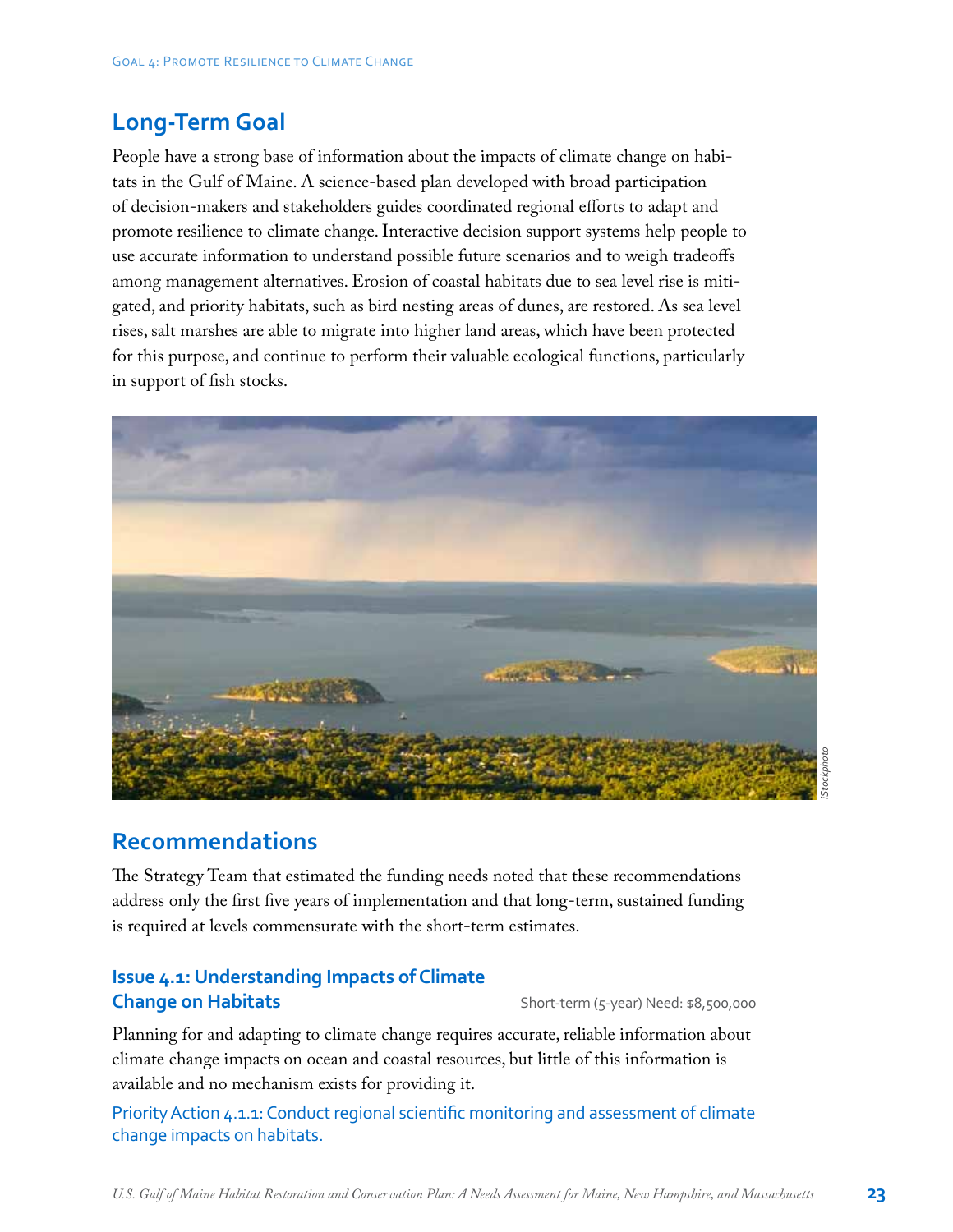Key Outcome:

• Critical information will be provided for ocean and coastal management and policy in the context of climate change.

### **Issue 4.2 Preparing for Climate Change** Short-term (5-year) Need: \$5,000,000

Coordinated regional analysis and planning are required to prepare for and respond to the impacts of climate change on habitats. Existing efforts do not have the necessary capacity.

Priority Action 4.2.1: Facilitate a regional climate-smart planning initiative for promoting habitat resilience and adaptation.

Key Outcome:

• Organizations in the region carry out integrated, coordinated actions that increase the resilience and adaptation of habitats to climate change. These actions sustain the ecosystem's capacity to provide ecologically and socioeconomically important services.

### **Issue 4.3 Mitigate Erosion of Shoreline** Short-term (5-year) Need: \$7,800,000

Rapidly increasing sea level and increased storm activity are leading to significant erosion of beaches, dunes, and other shoreline habitats.

Priority Action 4.3.1: Mitigate erosion and restore dune habitats.

Key Outcome:

• Dunes and other shoreline habitats will continue to provide habitat for species such as nesting shorebirds.

### **Issue 4.4 Sea Level Rise and Salt Marshes** Short-term (5-year) Need: \$12,500,000

Salt marshes are extraordinarily rich and productive habitats. They serve as nurseries for young fish, filter pollutants from the water, protect uplands from storm surge, and provide food and shelter for birds and wildlife. However, many salt marshes will drown under rising seas unless there is higher land next to them into which they can migrate.

Priority Action 4.4.1: Identify and prioritize suitable areas of adjacent uplands as buffers for marsh migration; acquire and/or protect priority sites.

Key Outcome:

• Salt marshes will continue to fulfill their vital roles in providing ecosystem health and socioeconomic benefits.

## **Total Short-Term (5-Year) Need for Goal 4: \$33,800,000**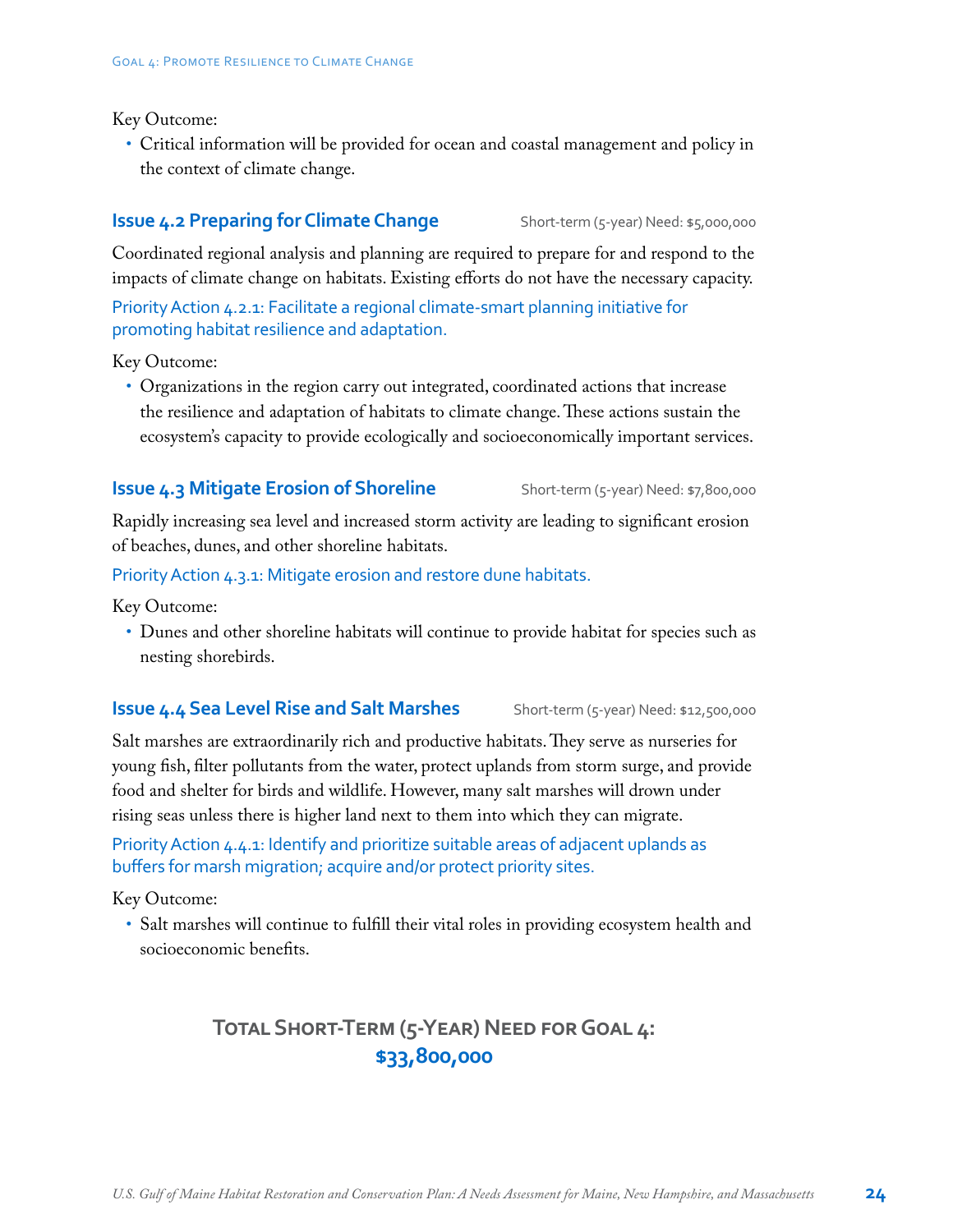

ens Petersen *Jens Petersen*

The lionfish is one of many invasive species that pose a major ecological and economic threat to the Gulf of Maine.

## **Goal 5: Prevent and Detect Invasive Species, and Restore Affected Habitats**

## **Problem Statement**

Marine habitats in the Gulf of Maine support an ever-growing suite of marine invasive species, defined as non-native species that cause or are likely to cause harm to ecosystems, economies, and/or public health. There are a wide variety of transfer mechanisms that cause the spread of marine invaders. At least 64 invasions have occurred in the Gulf of Maine ecosystem, and more are likely to be discovered. Pressures such as habitat modification, aquaculture, shipping, and climate change will continue to influence the introduction and survival of non-native species.

Impacts from marine invasive species in the Gulf of Maine include loss of native species, changes in ecosystem function and ecosystem services, negative effects on fish stocks, and fouling of infrastructure and fishing gear. Management of invading species in the marine environment is a relatively new endeavor and includes a focus on early detection, rapid response, research, and education (Pappal 2010).

The following Priority Actions will help to understand the impacts of marine invasive species and to protect the Gulf of Maine ecosystem and economy.

## **Long-Term Goal**

Invasive animals and plants in the Gulf of Maine are monitored closely, and up-to-date information about their presence, abundance, impacts, and distribution is readily available. New populations are detected soon after they appear, and rapid-response teams control the new invaders before they become established. Courtesy inspections at boat launch sites help prevent the further spread of invaders that are already established in the region.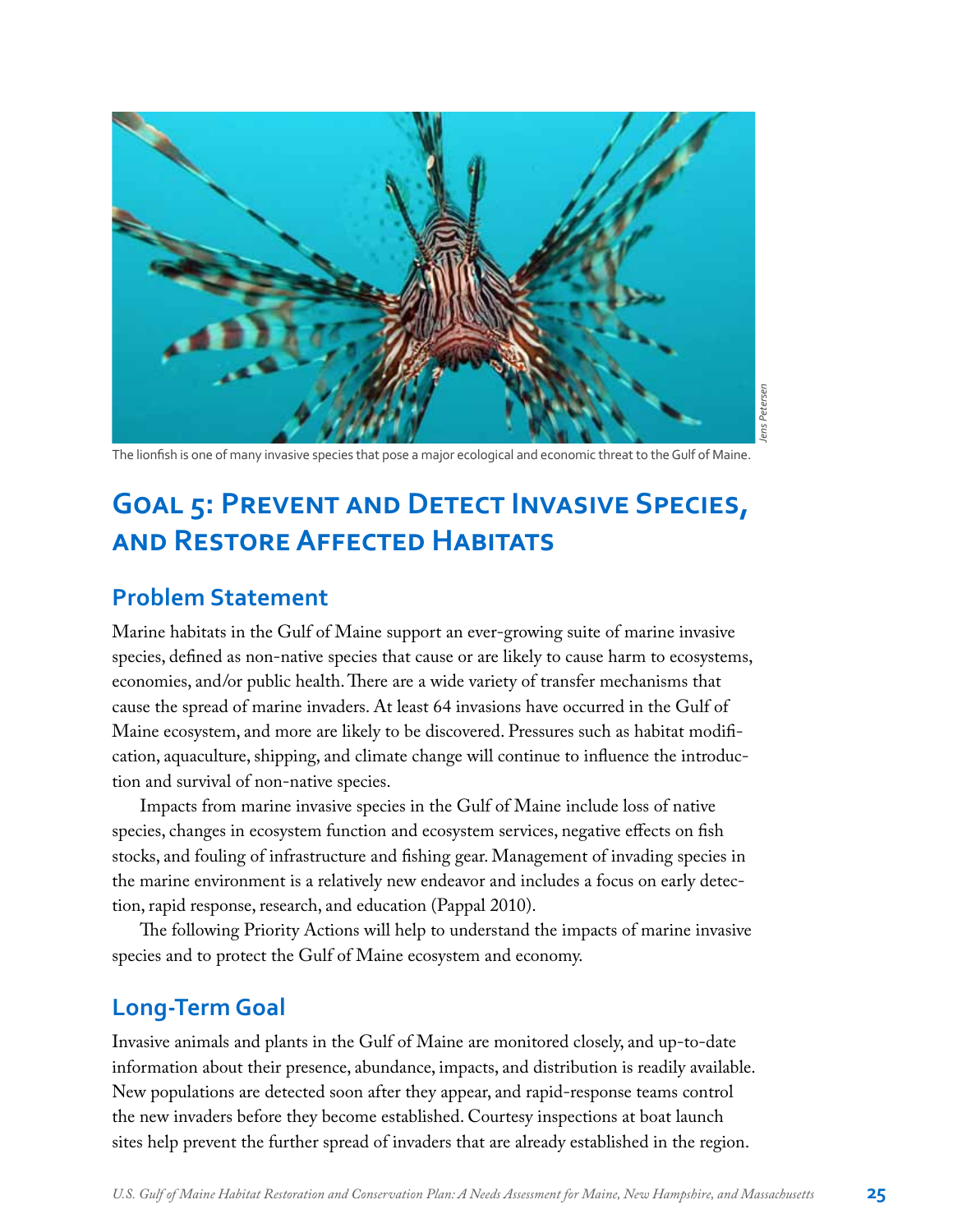## **Recommendations**

The Strategy Team that estimated the funding needs noted that these recommendations address only the first five years of implementation and that long-term, sustained funding is required at levels commensurate with the short-term estimates.

### **Issue 5.1 Early Detection of Invasive Species** Short-term (5-year) Need: \$4,960,000

Detecting the arrival of invasive species and removing them before they become established is one of the most effective and least costly lines of defense, but the region does not yet have an invasive-species monitoring program that is capable of early detection.

Priority Action 5.1.1: Establish a comprehensive monitoring program in the Gulf of Maine and its watershed with the capacity to detect invasive species soon after their arrival and to disseminate the information to rapid-response teams.

Key Outcome:

• Invading species will be discovered early, and information about their presence will be provided to rapid-response teams.

### **Issue 5.2 Removal and Prevention of Invasive Species Invasive Species Short-term** (5-year) Need: \$2,510,000

Speedy, targeted action is necessary to stop the spread of invasive species after they arrive. Priority Action 5.2.1: Establish a regional network of rapid-response teams that control populations of invasive species immediately after detection.

Key Outcome:

• Economic and ecological impacts will be minimized as newly arrived invasive species are eliminated and established populations are contained to prevent further spread.

### **Issue 5.3 Restoration of Habitats Degraded by Invasive Species** Short-term (5-year) Need: \$1,400,000

Invasive species are already established in many wetlands and other habitats, causing major ecological and economic impacts. Although proven methods are available to restore these habitats, restoration efforts have been constrained by funding.

### Priority Action 5.3.1: Identify, prioritize, and restore habitats adversely affected by invasive species.

Key Outcome:

• Salt marshes and other habitats will be restored to health, enabling them to serve as fish nurseries, buffers against storm surge, and other valuable functions.

## **Total Short-Term (5-Year) Need for Goal 5: \$8,870,000**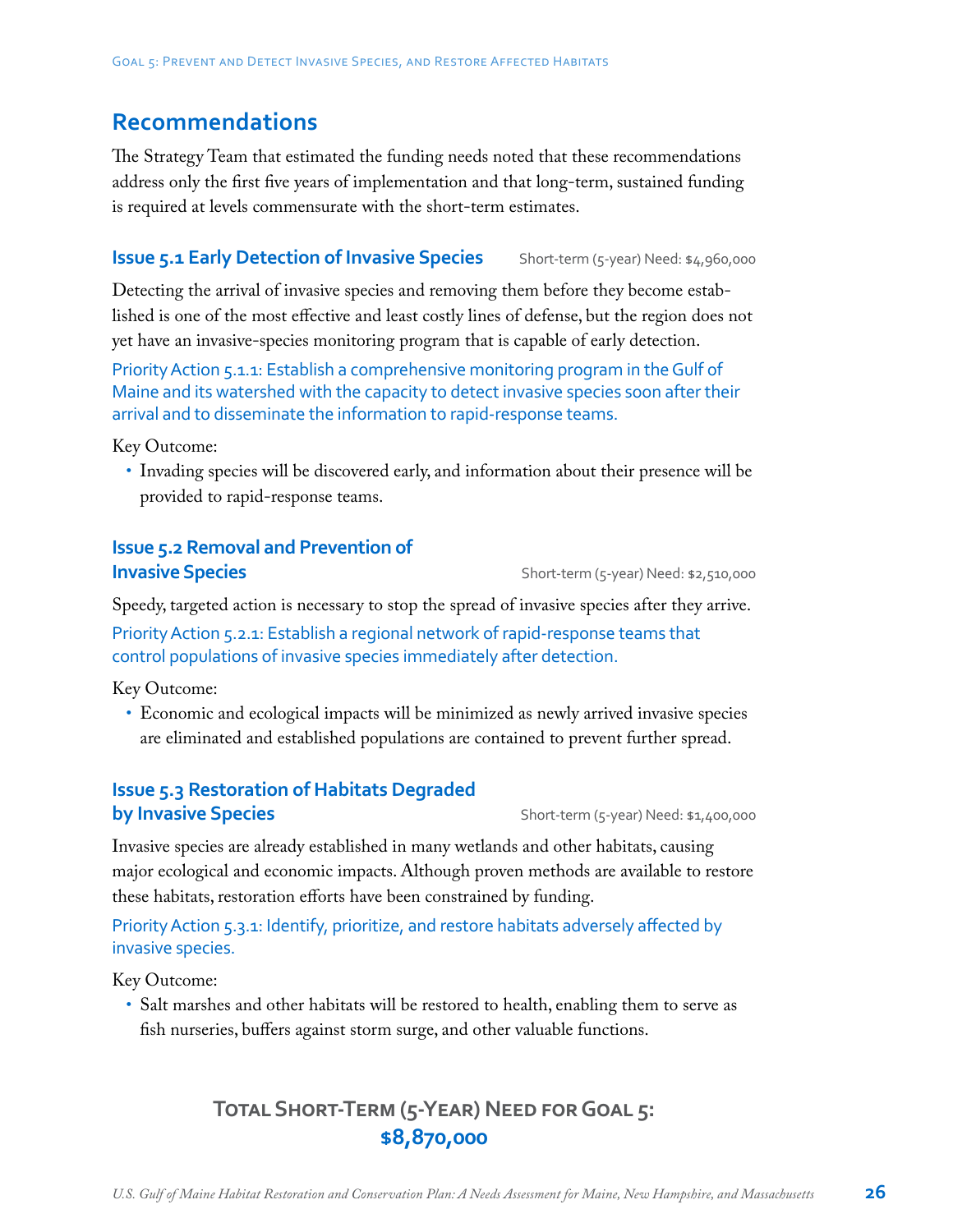

## **Conclusion**

The *U.S. Gulf of Maine Habitat Restoration and Conservation Plan* will restore fish and wildlife, provide clean and healthy coastal waters, promote resilience to climate change, reduce the impact of invasive species, and ensure integrated, effective management of the Gulf's natural resources.

The *Plan* will rebuild the Gulf of Maine to provide the valuable goods and services for which it has been renowned for hundreds of years. Implementation of the Priority Actions will provide immediate and long-term benefits to the economic status and overall wellbeing of people who live and work in Massachusetts, New Hampshire, and Maine and for people throughout the United States who benefit from the Gulf of Maine as an economic driver and as a source of seafood, recreational and tourism opportunities, and other ecosystem services.

Although there are many important efforts in the region already being carried out by state and federal agencies and non-government organizations, the existing levels of funding fall far short of the needs. Funding and implementation of the Priority Actions will result in significant improvements in the health of the Gulf of Maine in the next five years and into the future. In many cases, the Priority Actions can and should be administered through existing agencies and programs, which reduces the organizational and fiscal challenges of putting the *Plan* into practice.

Investing in the *Plan* will strengthen people's health and wellbeing, rebuild the valuable natural capital of coastal and ocean habitats, create direct jobs in the near term, and contribute to long-term economic stability for the region.

## **OVERALL TOTAL SHORT-TERM (5-YEAR) NEED FOR ALL GOALS: \$3,029,509,000**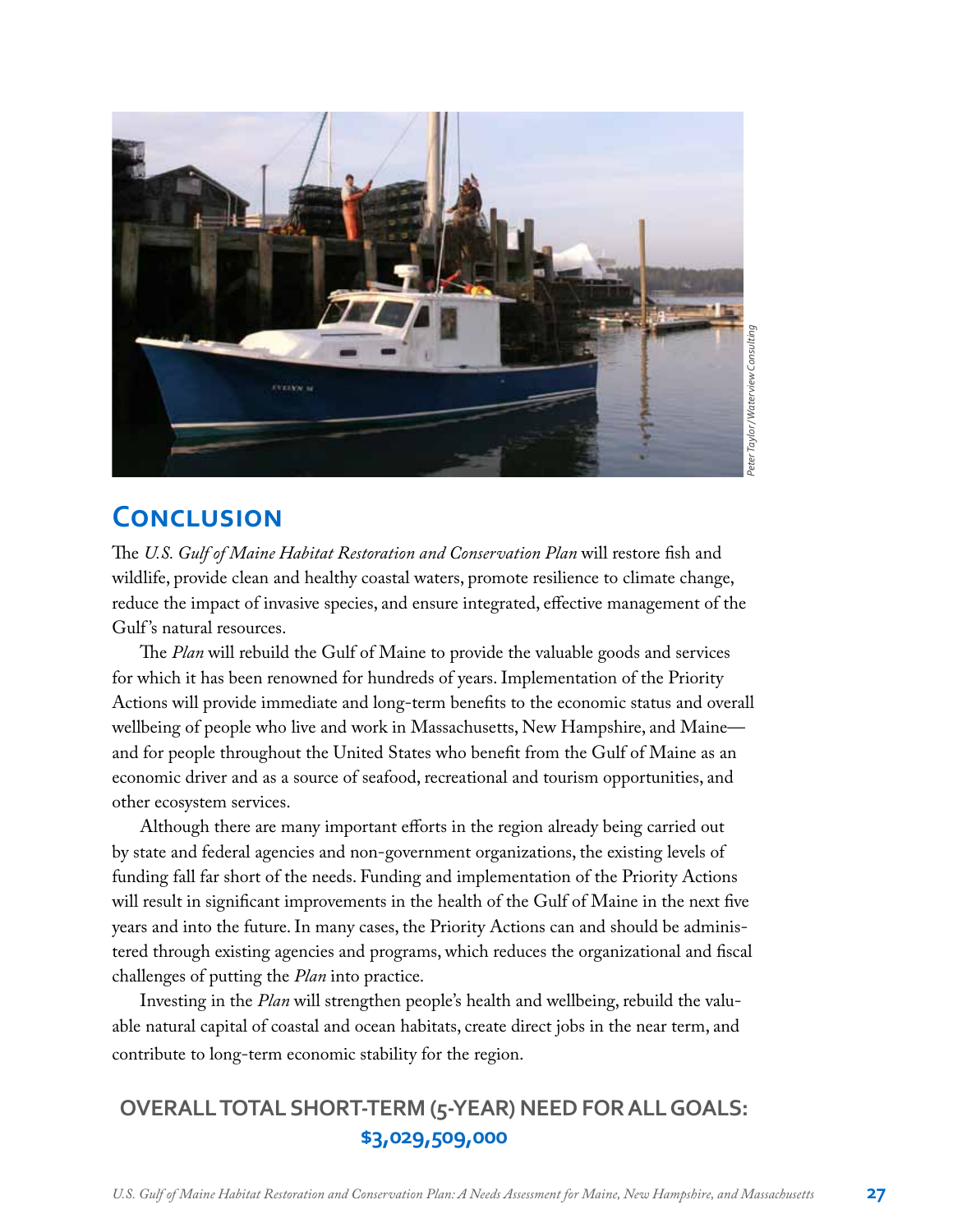### **References**

- Brookings Institution. 2007. *Healthy Waters, Strong Economy: The Benefits of Restoring the Great Lakes Ecosystem*.
- Frumhoff PC, McCarthy JJ, Melillo JM, Moser SC, and Wuebbles DJ. 2007. *Confronting Climate Change in the US Northeast: Science, Impacts and Solutions*. Union of Concerned Scientists, Cambridge, MA.
- Jacobson GL, Fernandez IJ, Mayewski PA, and Schmitt CV (eds). 2009. *Maine's Climate Future: An Initial Assessment*. Orono, ME: University of Maine.
- NMFS. 2000. *Commercial Fisheries and Mariculture Revenues for Northeast States, 1999*. Gloucester, MA: Northeast Fisheries Science Center.
- Pappal A. 2010. *Marine Invasive Species: State of the Gulf of Maine Report*. Gulf of Maine Council on the Marine Environment.
- Steinback S, Gentner B, and Castle J. 2004. *The Economic Importance of Marine Angler Expenditures in the U.S.* NOAA Professional Paper NMFS 2. Seattle, WA: National Marine Fisheries Service.
- Trenberth KE, Jones PD, Ambenje P, Bojariu R, Easterling D, Tank AK, Parker D, Rahimzadeh F, Renwick JA, Rusticucci M, Soden B and Zhai P. 2007. Observations: surface and atmospheric climate change. In: Solomon S, Qin D, Manning M, Chen Z, Marquis M, Averyt KB, Tignor M, Miller HL (eds) *Climate Change 2007: The Physical Science Basis*. Contribution of Working Group I to the Fourth Assessment Report of the Intergovernmental Panel on Climate Change. Cambridge University Press, Cambridge, UK, p 235-336.
- Wake C, Burakowski L, Lines G, McKenzie K and Huntington T. 2006. *Cross Border Indicators of Climate Change over the Past Century: Northeastern United States and Canadian Maritime Region*. Gulf of Maine Council on the Marine Environment.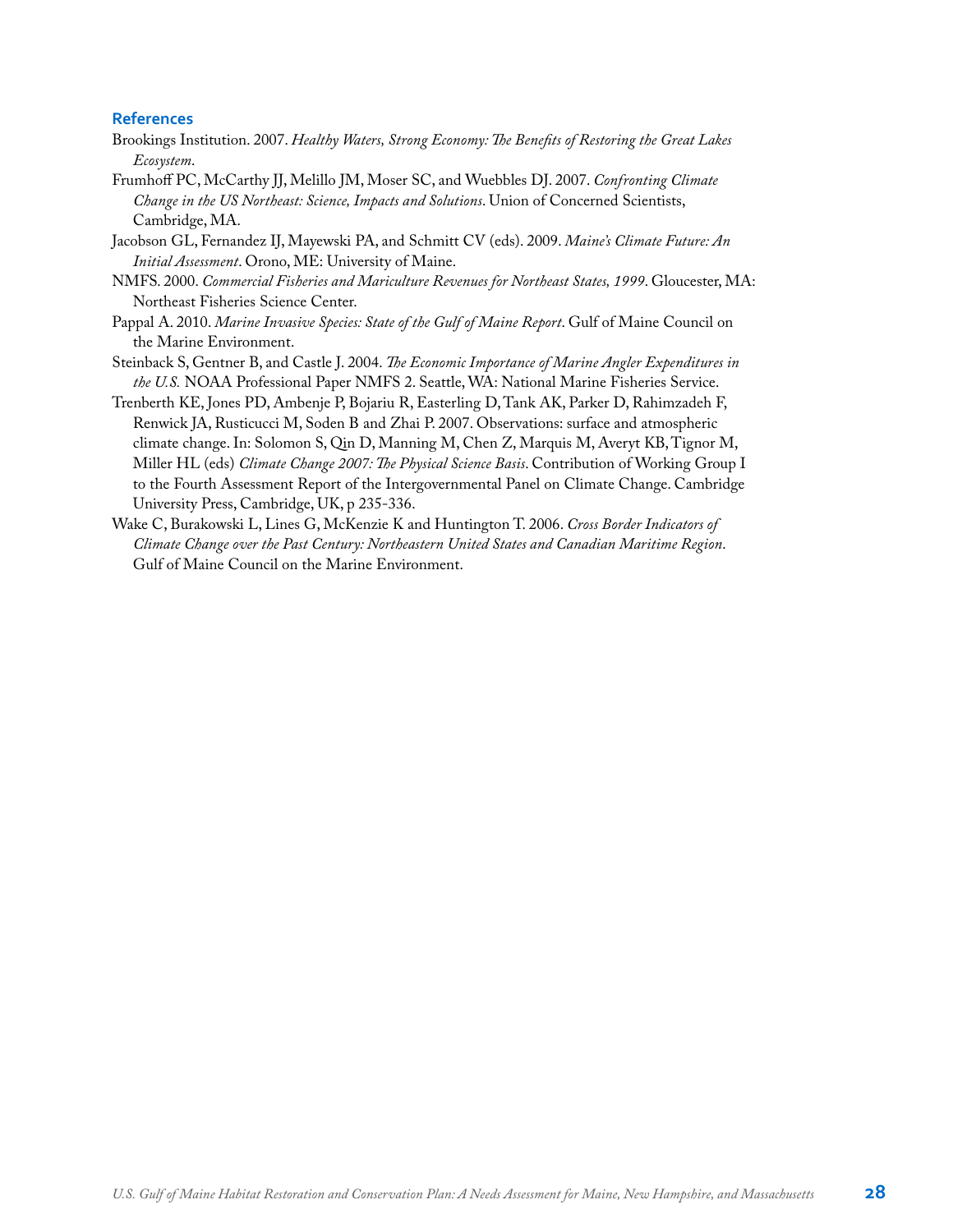## **Appendix:**

## **Summary of Short-Term (5-Year) Needs for Goals, Issues, and Priority Actions**

An expanded spreadsheet with a breakdown of these estimates is provided at [www.gulfofmaine.org/gomrc.](http://www.gulfofmaine.org/gomrc)